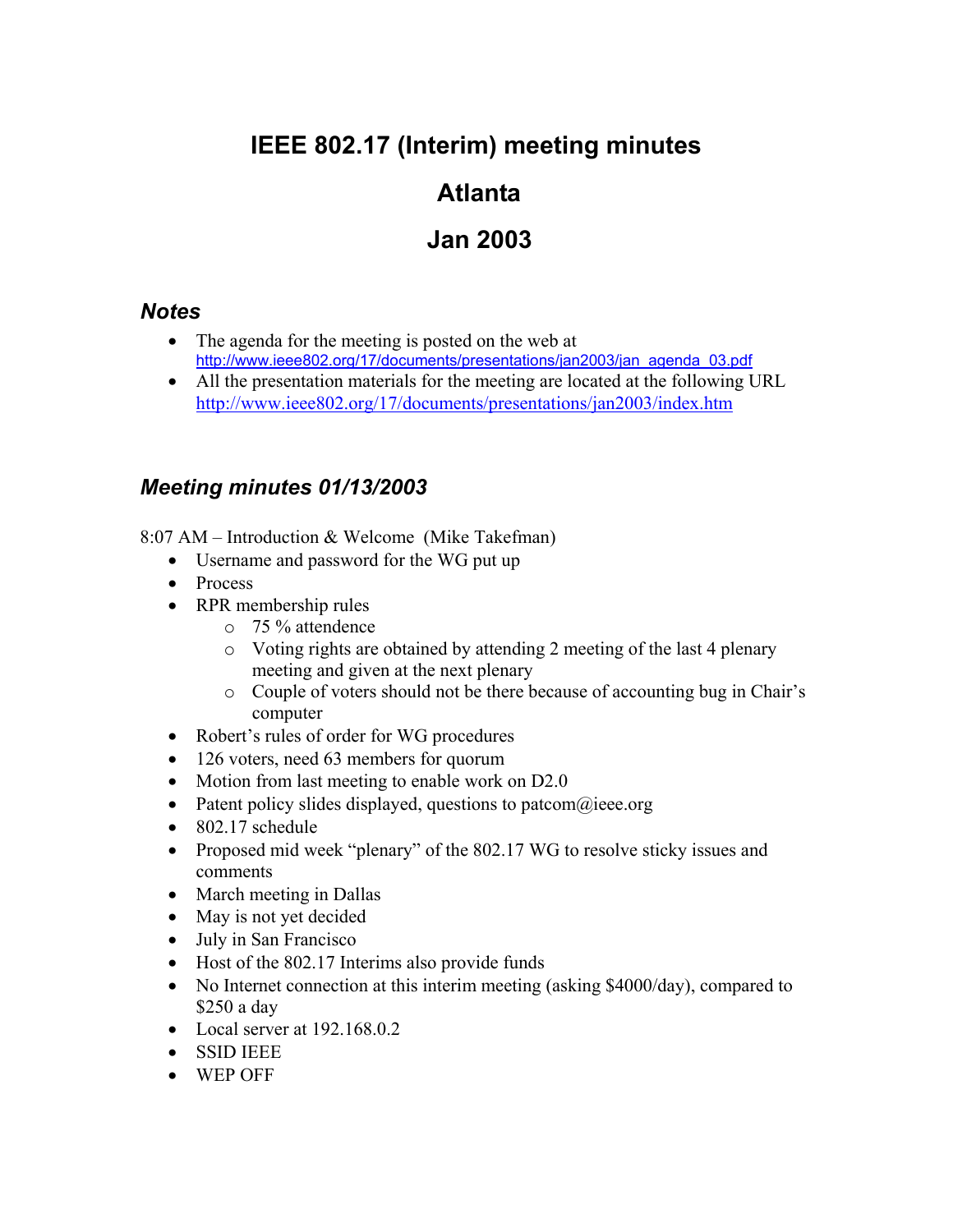8: 30 AM – Approval of agenda (Mike Takefman)

- John Lemon requests a slot after KK Ramakrishnan
- Approval of the agenda

8:33 AM - M: Bob Love, S: Raj Sharma, Approval of Agenda 2003-1-13-01, Unanimous

8:34 AM – November 2002 meeting minutes need to be uploaded to the website. Motion to approve the minutes for Nov 2002 deferred till such time.

8:35 AM  $-$  Bob Love commends the editors for a great job

8:36 AM – Editors report of 802.17 draft/balloting

- 70 Valid ballots
- 55.6 % return ratio (802 requires  $> = 50\%$ )
- 39 approvals, 31 disapprovals, 0 absentions
- 56 % approval ration (require  $\ge$  = 75%)
- 0 % absention (require  $\leq$  30%)
- Ballot fails
- $\bullet$  1494 valid comments + 9 carryovers
- David James wins the cheap wine award with 506 comments
- MAC section back to receiving maximum comments (533 comments as per Chief Editor)

8:55 AM – Clarification from the Chair on submitting comments

- Anyone who attends the 802.17 meeting will be granted access to the draft standard
- Also by discretion of the chair
- Anyone having access to draft can submit comments

8:58 AM – Unbalanced traffic and the RPR fairness algorithm (Violeta Gambiroza)

- Rice university's presentation (E. Knightly student)
- Permanent oscillations for unbalanced traffic for aggressive mode
- Similar oscillations for TCP flows
- Possible solutions: Traffic modeling and generalized feedback

9:24 AM – Improvements to performance of fairness scheme (KK Ramakrishnan)

- Improvements suggested to conservative mode with STQ
- Improved localFairRate, RTT etc

#### 10:07 AM – Break (Continuing with KK presentation  $Q \& A$ )

 $10:20$  AM – RTT measurement (John Lemon)

10:33 AM – Ring configuration and provisioning (Anoop Ghanwani)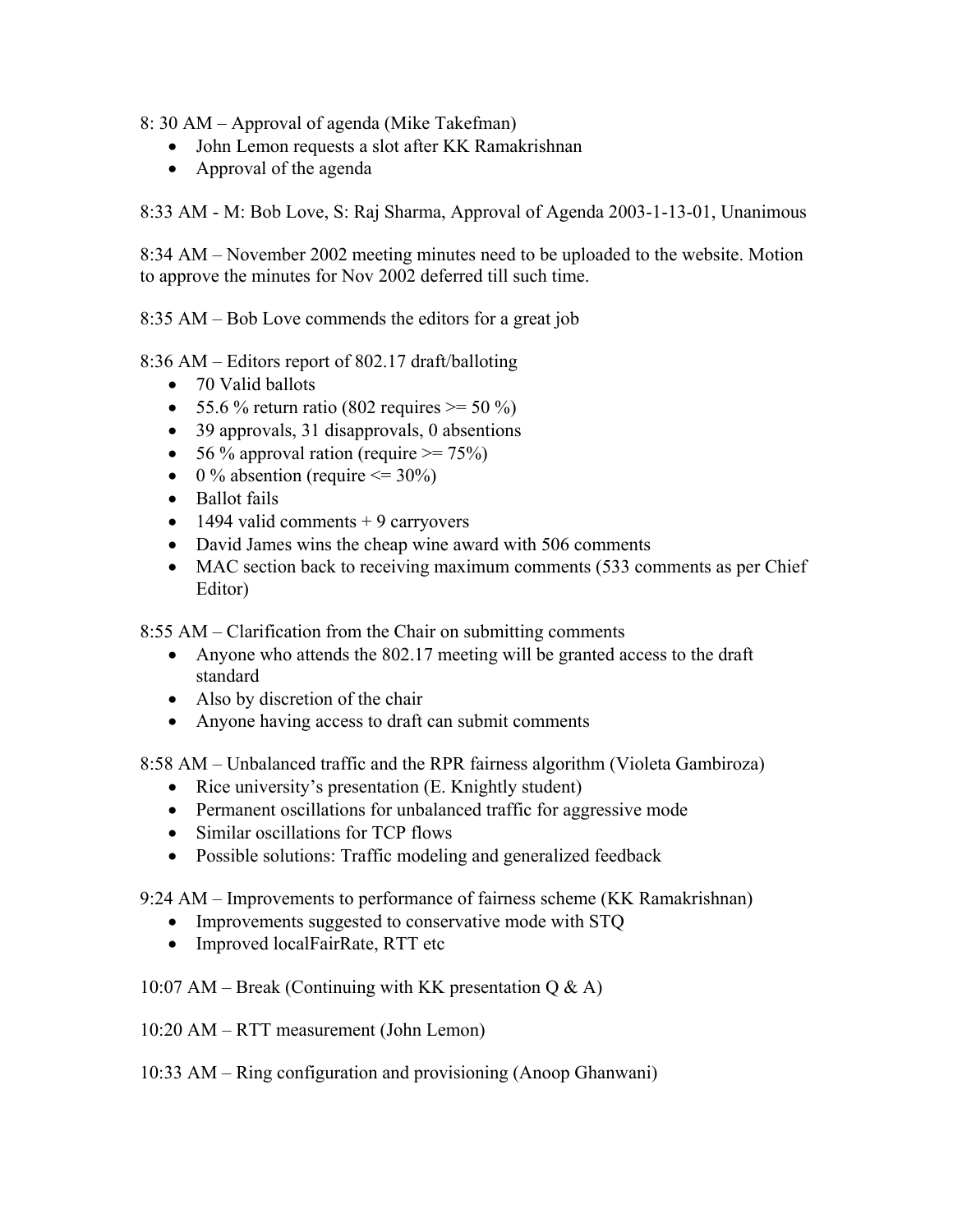- Need for checking consistency of ring wide parameters like AGECOEF, RAMCOEF
- 10:56 AM RPR frame format (Bob Castalleno)
	- "Brave" proposal
	- Frame control bit
	- Extended ring control bit (16 bit)
- $11:31$  AM RPR 802.17 OPNET model
- $11:45$  AM Protection Ad Hoc Report (Jim Kao)
- $11: 50 AM$  Lunch break
- 1:00 PM Context containment robustness (Mike Takefman)
- $1:12 \text{ PM} \text{Context containment (David James)}$
- 1:33 PM Multichoke fairness (David James)

1:53 PM  $-$  X.msr (Mr. Shaohua Yu)

- Rapporteur of Q.7/17, WP2
- Multi-service over RPR
- Circuit emulation of T1/E1, Ethernet, FR, ISDN, protection 50 ms, 1+1, 1:1, 1:N trib protection
- COM17-21 : TD 2132 Rev.3, 2-ring structure (based on RPR)
- Scope of X.msr-rpr is defined by reference points
- Reference point G1/G2: Trib interface to the X.msr-rpr client
- Reference point T1/T2: MAC interface of the X.msr-rpr client
- Trib based performance monitoring by sequence number
- Manual protection, wrapped disable, protection disable, steering disable and fairness disable opcodes
- Issues: pre-plan and provisioning to plug and play, from local address to global MAC address
- Request a unique ethertype value to X msr

 $2:25$  PM – Ethernet flow mapping to RPR

- Proposal: Use ITU-T LAPS in sub-clause 7.4.2.2
- Proposal: Use LAPS flag and cancel 16 bytes idle

 $2:53 \text{ PM} - \text{RPR}$  time synchronization support (David James)

3:11 PM – PICS, Conformance test points and optional compatibility interfaces (Tom Alexander)

• Standard is like a camel, it stinks and has teeth and not to be trifled with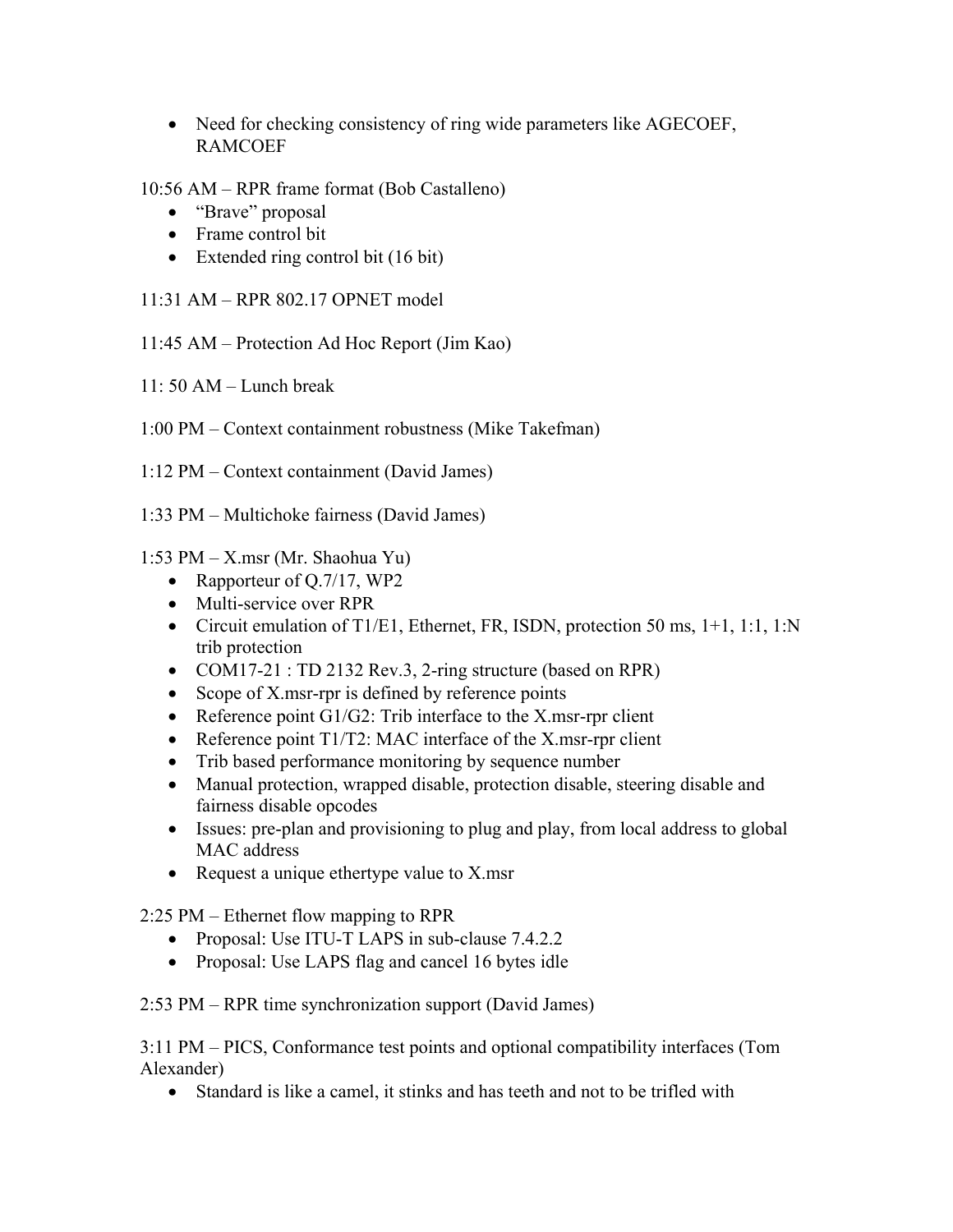- PICS : A tabular proforma that describes all the things that an implementation must contain in order to be complaint to the standard
- Have atleast one set of PICS proforma
- For reference 802.10 and 802.11 have very good PICS proforma
- PICS are used by IOL (inter operability lab)
- "shall" in the standard triggers mandatory requirement in PICS
- "may" in the standard triggers optional requirement in PICS
- Compatibility interfaces may be specified either at the electrical or physical level
- Compatibility interfaces are typically optional
- 802.17 compatibility interfaces are all currently between the MAC and the PHY
- System conformance test point: Any point in the implementation of the standard that can be externally tested for conformance

3:53 PM – 802.1D compliance and strict mode (MikeTakefman)

- No reorder or duplication is allowed
- Relaxed mode compliant with .1D? NO!!
- Standard can allow for relaxed mode, but strict mode is required

 $4:15 \text{ PM}$  – Break and start at  $4:30$  for comment resolution

 $4:30PM$  to 11 PM – Comment resolution groups meet in three tracks Please check

http://www.ieee802.org/17/documents/presentations/jan2003/ta\_room\_assignments\_01.pdf for details related to room and track assignments.

The WG group split up into sub-groups to resolve comments. The output of those subgroups is recorded in the comment resolution database called: FullCRD 19Nov2002.zip, located in the members' only area of the website at http://www.ieee802.org/17/member/draftballots/d1\_1/index.htm.

#### *Meeting minutes 01/14/03*

WG group resolving comments in three separate tracks. Please refer to the room and track assignments above.

#### *Meeting minutes 01/15/03*

 $1:00 \text{ PM} - \text{Working group}$  plenary convenes

 $1:03 \text{ PM}$  – Motion to approve agenda 2003-1-15-02, M: Tom Alexander, S: Peter Jones passes unanimously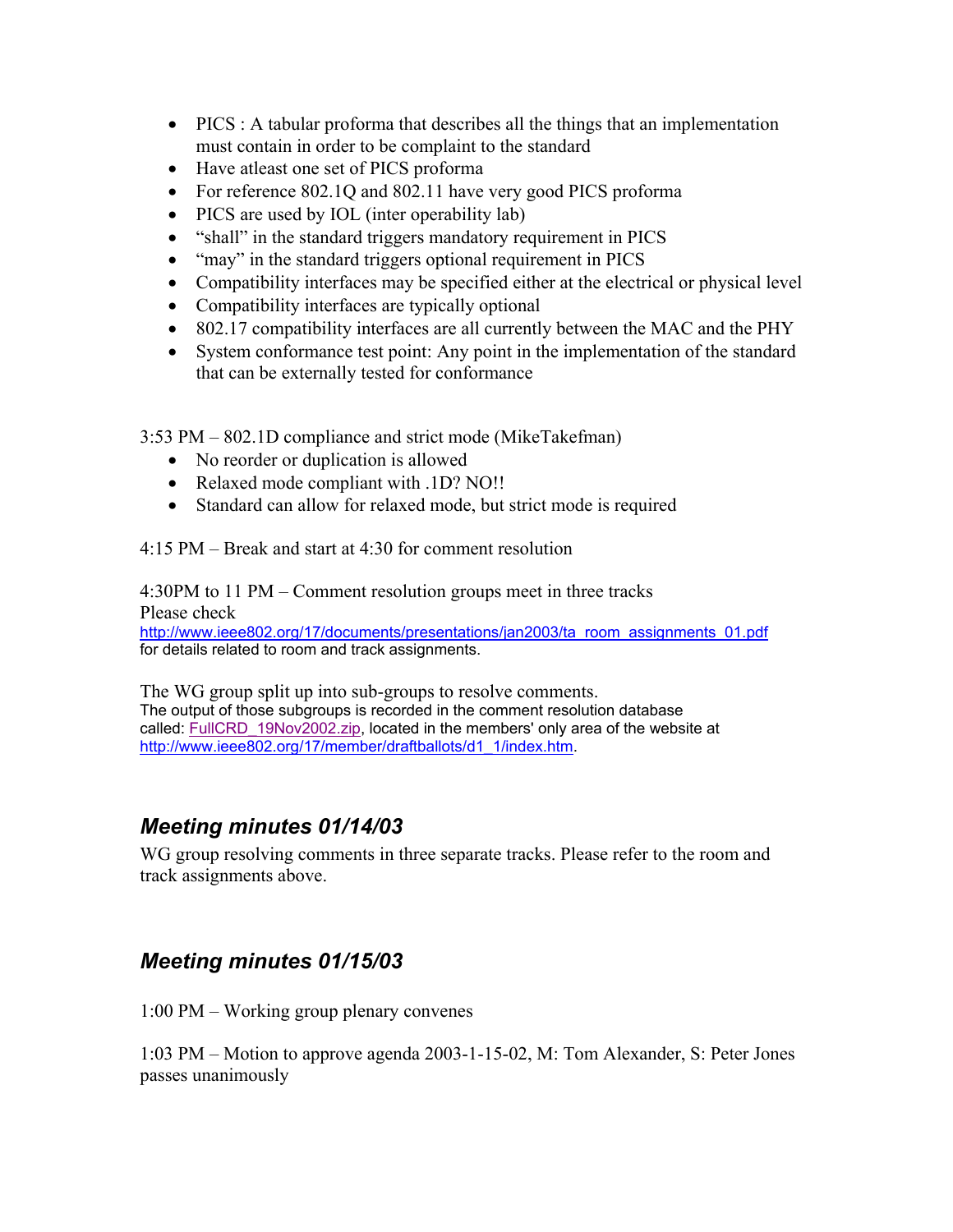$1:05 \text{ PM} - 802.17 \text{ profile for X.msr (Mike Taken)}$ 

- Check validity and assumptions with 802.17 and ITU-T SG7/17
- New annex for X, msr profile and changes to existing draft?
- Motions will be made to WG and discuss in march plenary meeting

 $1:19 \text{ PM} -$ Editor's report

- Status of the ad-hoc comment resolution groups presented by editors of various clauses (Jason Fan, Glenn Parsons, Harry Peng, Bob Sultan, Chuck, Bob Castalleno, John Lemon)
- Clause 13 comment 1254, accepted unanimously by the WG
- Fairness AdHoc to meet in a month from now to study changes to conservative mode @ AT&T NJ
- Mac data path comment resolution
	- o Comment 624 rejected unanimously (Commenter was not allowed to withdraw because of objection)
	- o Comment
	- o Comment 664, vote on two resolutions (need 75 % approval), comment is rejected
		- WG1- for :8, against: 22, abstain: 2, fails
		- $\blacksquare$  WG2 for:26, against:7, abstain:2, passes
- $3:22$  PM WG group recesses
- $3:23 \text{ PM} \text{Ad}$  Hocs to reconvene to resolve comments

### *Meeting minutes 01/16/03*

 $8:30$  AM  $-$  Agenda located http://www.ieee802.org/17/documents/presentations/jan2003/jan\_agenda\_03.pdf

 $8:30$  AM – Motion 2003-1-16-03, Approve the agenda, M: Bob Love, S: John Lemon, unanimous (Mike Takefman)

8:32 AM – Editors report (Tom Alexandar)

• Please refer to editors report at http://www.ieee802.org/17/documents/presentations/jan2003/ta\_closing\_rprt\_01.pdf

 $9:26$  AM  $-$  Clause 0, 2, 3, 4 CRG

• Comment 4 punted to WG o WG1: Y:12, N:1, A:12, passes

9:36 AM  $-$  Clause 1 summary

- 192 comments, 20 binding, 43 tech non-binding
- Comment 180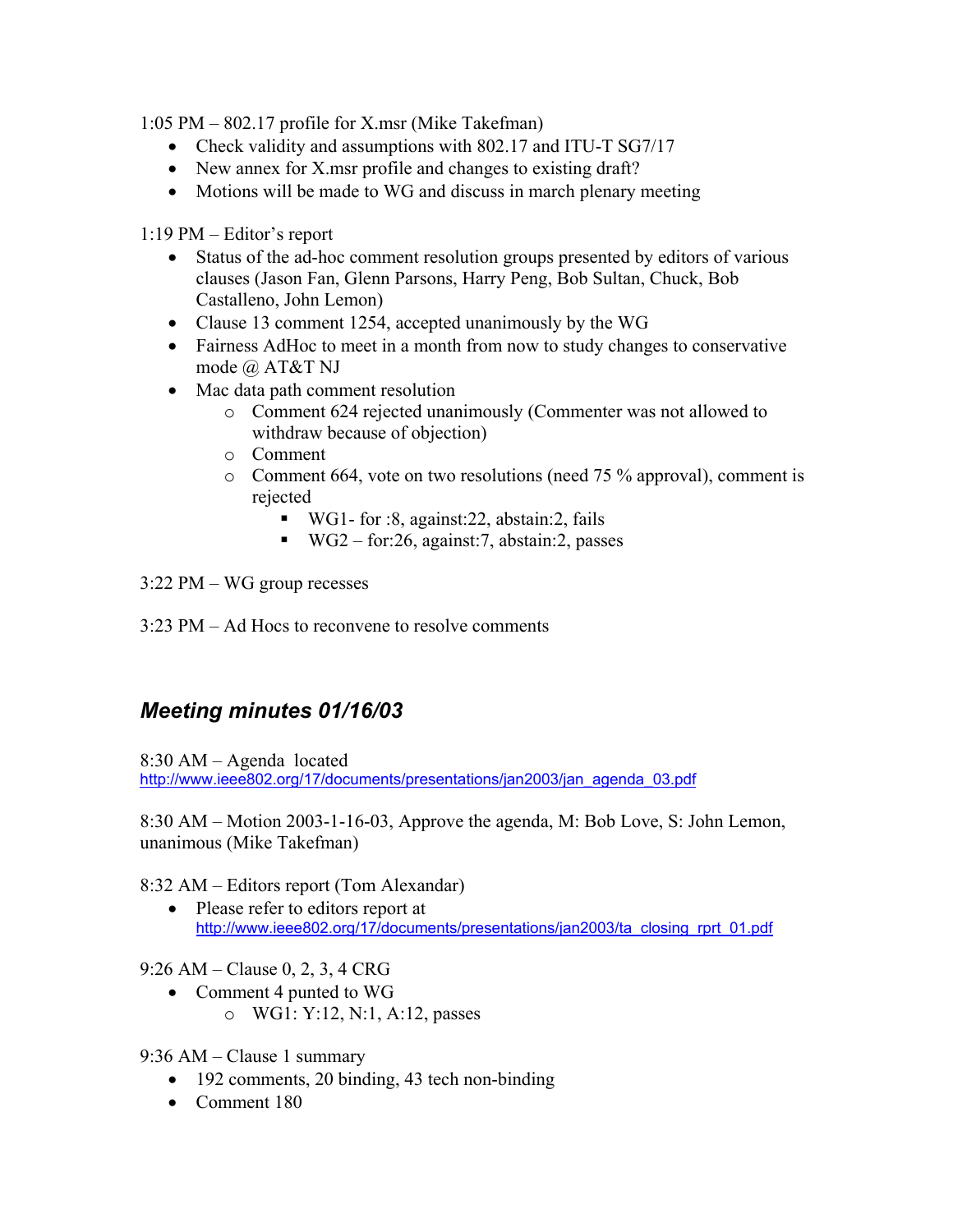- o  $WG1 Y:19, N: 3, A:7, passes$
- o  $WG2 Y:4, N: 6, A:10, fails$
- Comment 2012, Withdrawn by Anoop

 $10:00$  AM – Break

 $10:15$  AM – OAM comment resolution (Glenn Parsons)

- Comment 2 (??), accept modified
- Comment 1420, Withdrawn by David James
- Comment 1232, ??
- Comment 1201, ??
- Comment 1491, Withdrawn by David James

10:48 AM – Motion 2003-1-16-04, M: Glenn Parsons, S: Leon Bruckman, passes unanimously

*10:52 AM – Motion 2003-1-16-05, M: Glenn Parsons, S: Leon Bruckman, passes unanimously* 

10:53 AM  $-$  Motion 2003-1-16-06, M: David James, S: Harry Peng, passes unanimously

 $11:00$  AM – Bridging comment resolution (Bob Castalleno)

 $11:05$  AM – Motion 2003-1-16-07, M: Bob Castelano, S: Marc Holness, passes unanimously

 $11:07$  AM – Fairness (Bob Sultan)

- MultiChoke comment 878 punted to WG, with recommendation to remove MC Fairness mechanism in standard DVJ proposes editors note to resolve.  $Nesdec - leave in$ Technically binding  $-$  WG2 passes  $26/3/4$  – leave MC in standard
- Comment 939, apply WG1
	- o WG1 29/1/3 (Y/N/A), passes
	- $\circ$  WG2 4/14/13, fails
- Comment 933
	- o WG1 Superseded by #939, passes unanimously

11:43 AM  $-$  Motion 2003-1-16-08, Fairness section, M: Bob Sultan, S: Necdet Uzun, passes unanimously

11:45 AM – Protection and Topology comment resolution report (Jason Fan)

- $12:00$  AM  $1:00$  PM lunch break
- $\bullet$  1:08 PM reconvenes
- Comment 1066, unresolved, carried over
	- $\circ$  WG1 (weight TLV shall be mandatory) 4/20/8, fails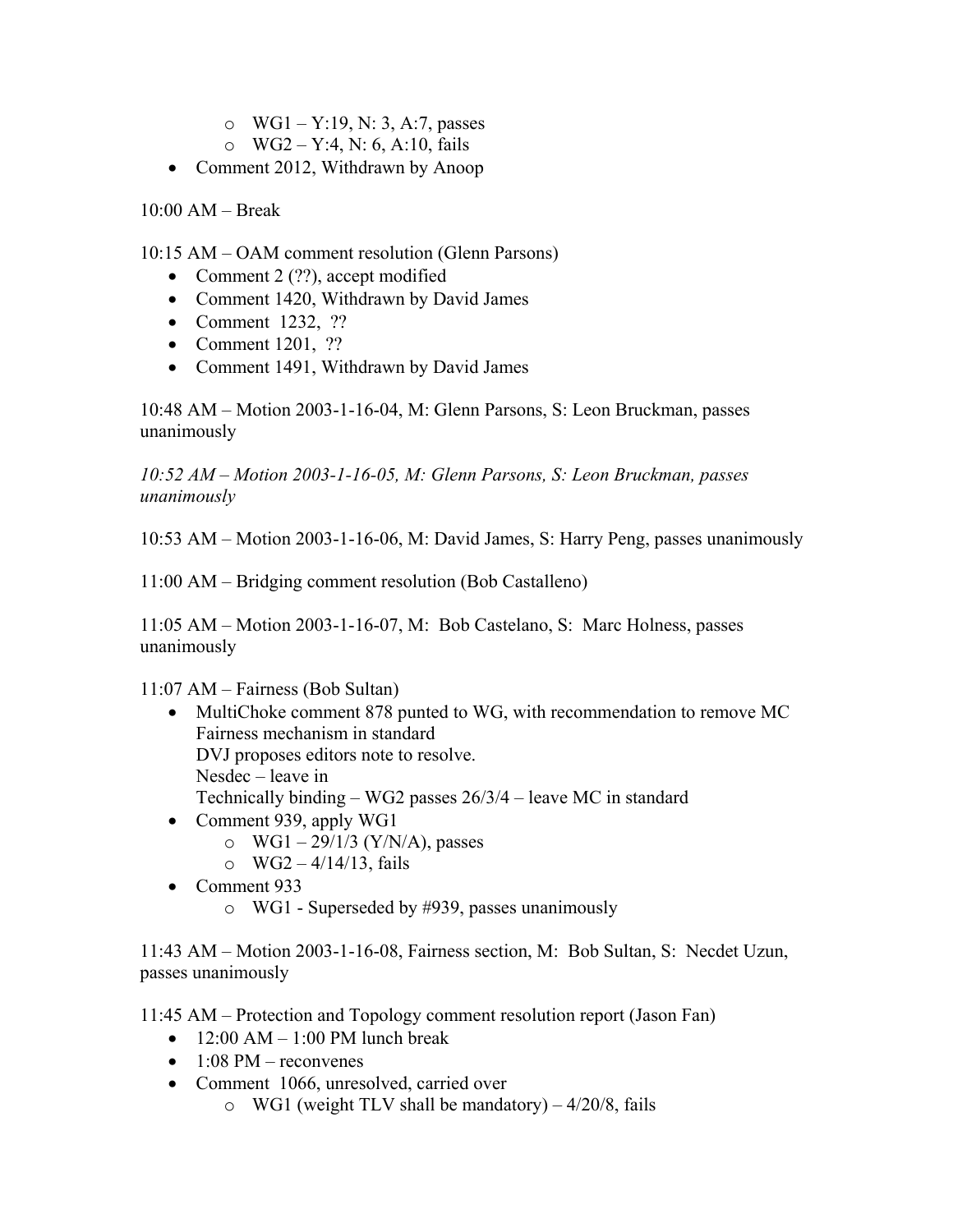- $\circ$  WG2 14/5/12, fails
- Comment 988, WG1 passes
	- o WG1  $-$  20/5/7, passes
	- $\circ$  WG2 7/8/16, fails
- Comment 1011, comment carries
	- $\circ$  WG1 (defer to PAH) passes unanimously by assent
- Comment 1067, WG2 passes
	- o WG1 (one weight per station)  $-3/10/19$ , fails,
	- o WG2 (one weight per ringlet)  $-20/1/9$ , passes
- Comment 1087, comment carries
	- o WG1  $-9/20/6$ , fails
	- o  $WG2 19/8/6$ , fails
- Comment 1098, WG1 passes
	- o WG1  $-$  24/3/5, passes
	- $\circ$  WG2 4/18/5, fails
- Comment 1066, WG1 passes
	- o WG1  $19/5/7$ , passes
	- o  $WG2 3/15/9$ , fails

1:59 PM – Motion 2003-1-16-09, Topology section CRG resolution, M:Jason Fan, S: Jim Kao, passes unanimously

 $2:02 \text{ PM} - \text{Moving forward on X.msr (Mike Taken)}$ 

• Propose motion to move forward

 $2:07 \text{ PM} - \text{Motion } 2003-1-16-10, \text{ X}$ .msr adhoc group, M: Mike Takefman, S: Glen Parsons, passes unanimously

 $2:12 \text{ PM} - \text{PHY CRG}$  update (Harry Peng)

- Comment 562, WG1 passes
	- o WG1 (lower rate limit to  $100Mbps$ ) 9/1/17, passes
	- $\circ$  WG2 3/9/14, fails
- Comment 569, carries over
	- o WG1  $12/8/13$ , fails
	- o  $WG2 10/5/6$ , fails
- Comment 572, WG1 passes
	- $\circ$  WG1 passes by unanimous acclaim
- Comment 2102, previously carried over comment is carried forward again  $\circ$  WG1 – 4/14/12, fails, carries over
- Comment 2103, withdrawn by Peter Jones
- Comment 581, WG1 passes
	- $\circ$  WG1 Passes by acclaim
- Comment 574, WG1 passes
	- $\circ$  WG1 Passes by acclaim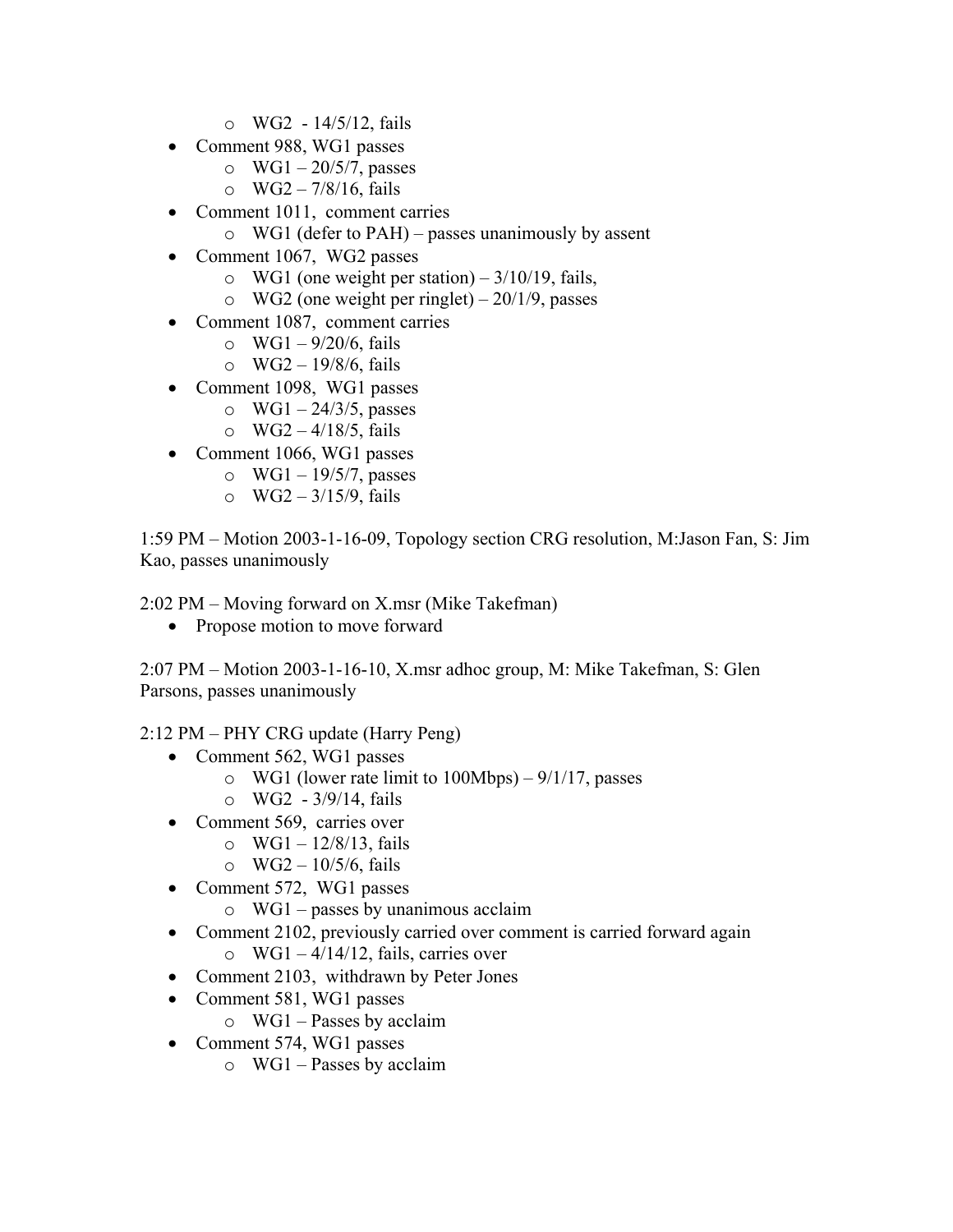3:44 PM – Motion 2003-1-16-11, PHY CRG, M: Harry Peng, S: Tom Alexandar, passes unanimously

 $3:47$  PM  $-$  MAC CRG update

4:06 PM - Motion 2002-11-14-25 is untabled and is on floor for further discussion

• Subsidiary motion is 2002-11-14-25a

 $4:10 \text{ PM} - \text{Motion } 2003-1-16-25b$ , amend the motion 2002-11-14-25 by Bob Castalleno, M:Bob Castalleno, S: David James, Y: 7, N: 25, A:1, fails

 $4:24 \text{ PM} - \text{MAC} \text{ CRG}$  update continued

- Comment 259, WG2 applies
	- o  $WG1 2/23/3$ , fails
	- o  $WG2 24/1/3$ , passes
	- o  $WG3 2/19/7$ , fails
- Comment 278, WG3 applies
	- o  $WG1 11/13/4$ , fails
	- o  $WG2 13/9/4$ , fails
	- o  $WG3 24/0/2$ , passes
	- $\circ$  WG4 9/9/6, fails
- Comment 324, rejected
	- o WG1 (reject)  $-21/3/0$ , passes
	- $\circ$  WG2 (accept-modified) 4/12/10, fails
- Comment 364, WG1 applies
	- o WG1  $-$  20/3/3, passes
	- o  $WG2 3/17/3$ , fails
	- o  $WG3 3/15/3$ , fails
- Comment 365, withdrawn by Mike Takefman
- Comment 373, WG1 applies
	- $\circ$  WG1 passes by acclaim
- Comment 386, WG1 applies
	- o WG1  $-20/3/1$ , passes
	- o  $WG2 3/14/3$ , fails
	- $\circ$  WG3 6/8/10, fails
- Comment 435, WG3 applies
	- $\circ$  WG1 5/19/2, fails
	- o  $WG2 2/6/15$ , fails
	- o  $WG3 19/6/2$ , passes
- Comment 465, WG2 applies
	- o  $WG1 15/1/15$ , passes
	- o  $WG2 \frac{2}{9}/19$ , fails
- Comment 467, WG1 applies
	- $\circ$  WG1 passed by acclaim
- Comment 530, WG1 applies
	- o WG1  $-$  22/3/2, passes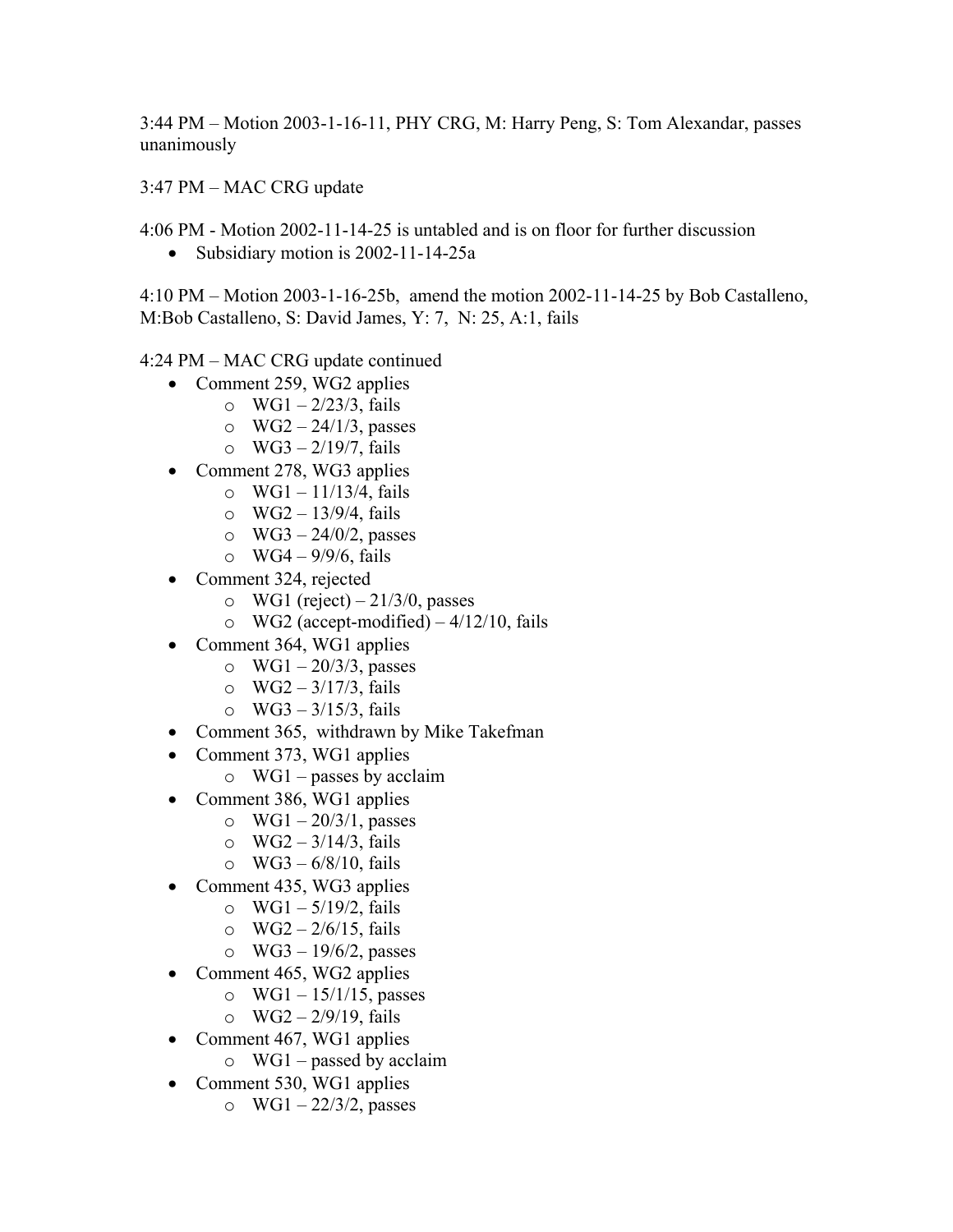- o  $WG2 3/9/10$ , fails
- Comment 542, WG2 applies
	- o  $WG1 1/13/11$ , fails
	- o  $WG2 11/2/13$ , passes
- Comment 614, WG3 applies
	- $\circ$  WG1 4/15/4, fails
	- o  $WG2 14/11/3$ , fails
	- o WG3  $-$  22/3/1, passes
- Comment 618, WG2 applies
	- $\circ$  WG1 -5/10/10, fails
	- $\circ$  WG2 18/4/3, passes
- Comment 634, WG1 applies
	- $\circ$  WG1 passes by acclaim
- Comment 667, WG2 applies
	- o  $WG1 3/17/7$ , fails
	- o  $WG2 19/5/3$ , passes
- Comment 671, WG1 applies, ACCEPT-MODIFY
	- $\circ$  WG1 passes by acclaim
- Comment 674, WG1 applies, REJECT-DUPLICATE
	- o WG1  $-$  20/5/2, passes
	- o  $WG2 5/16/6$ , fails
- Comment 679, WG2 applies, REJECT-DUPLICATE
	- o  $WG1 \frac{3}{17/6}$ , fails
	- o WG2  $-$  21/2/5, passes
- Comment 680, Withdrawn by Leon Bruckman
- Comment 685, WG2 applies, REJECTED
	- o WG1  $-2/16/5$ , fails
	- o WG2 ??, passes
- Comment 691, WG2 applies, REJECTED
	- o  $WG1 1/16/6$ , fails
	- $\circ$  WG2 17/1/6, passes
- Comment 708, withdrawn by Anoop
- Comment 713, WG2 passes, REJECTED
	- o  $WG1 5/18/3$ , fails
	- o  $WG2 19/5/1$ , passes
- Comment 719, WG1 passes, ACCEPTED
	- $\circ$  WG1 passes by acclaim
- Comment 759, widthdrawn by David James, ACCEPT-DUPLICATE
	- $\circ$  WG1 Passes by acclaim
- Comment 772, WG1 applies, REJECTED
	- o WG1 $-18/4/3$ , passes
	- o  $WG2 5/18/3$ , fails
- Comment 1478, WG1 applies, REJECTED
	- $\circ$  WG1 18/0/8, passes
	- o WG2  $-5/13/5$ , fails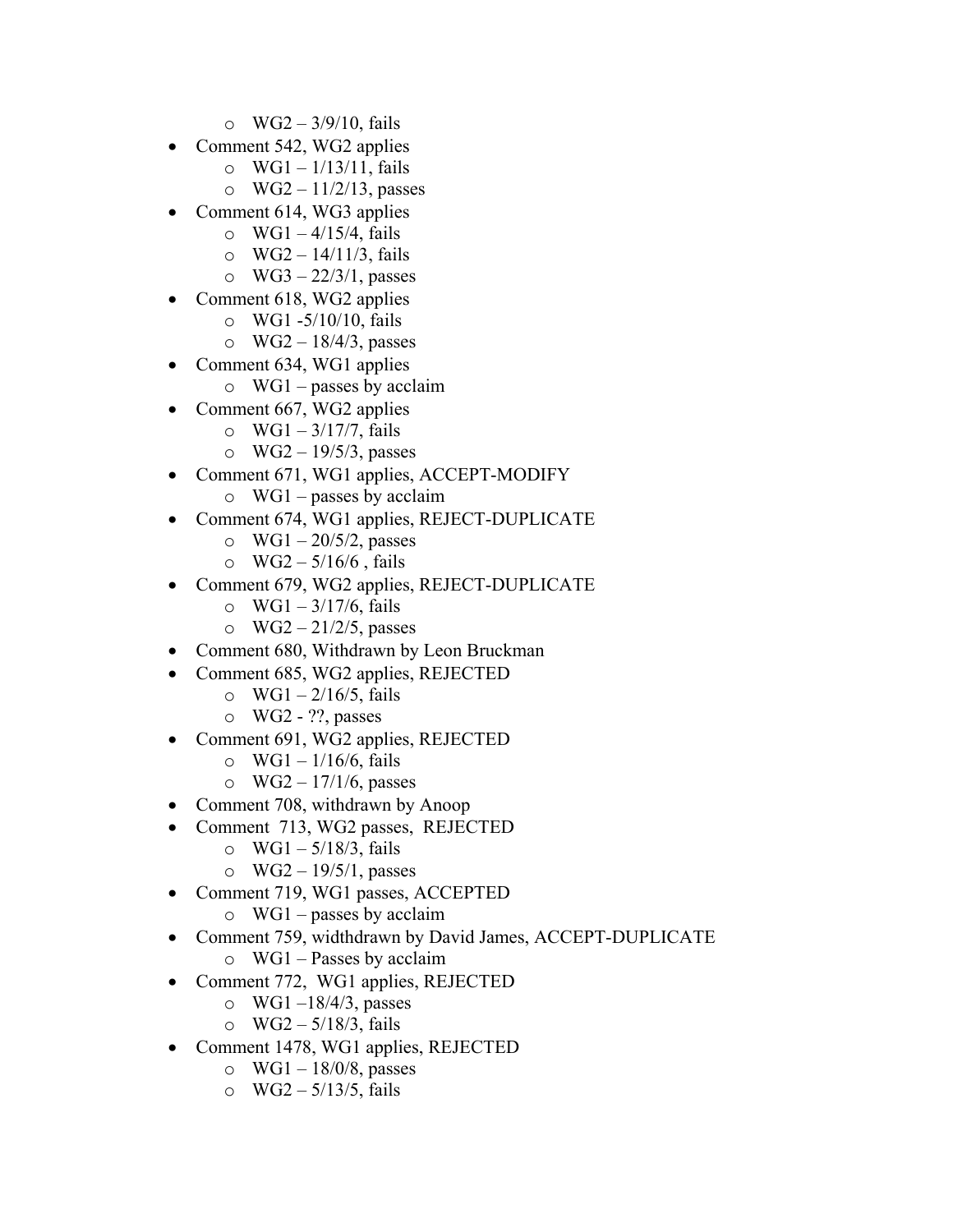- Comment 809, WG1 applies, REJECTED
	- $\circ$  WG1 18/0/8, passes
	- o  $WG2 5/13/5$ , fails
- Comment 809, WG2 applies, REJECTED
	- o  $WG1 4/19/3$ , fails
	- o  $WG2 19/4/2$ , passes
- Comment 1449, WG1 passes, ACCEPT-MODIFIED
	- $\circ$  WG1 passed by acclaim

7:41 PM – Motion 2003-1-16-12, MAC clause motion, M: John Lemon, S: David James, passes unanimously

7:43 PM – Motion 2003-1-16-13, Authorize D2.1, M: Tom Alexander, S: Jason Fan, passes unanimously

7:44 PM  $-$  Motion 2003-1-16-14, 802.17 standard include implementation profiles , M: Raj Sharma, S: Tom Alexander, passes unanimously

7:49 PM – Motion 2003-1-16-15, Comptability interfaces are optional, M: Tom Alexander, S: Raj Sharma, passes unanimously

 $7:52 \text{ PM} - \text{Motion } 2003-1-16-16$ , Motion to adjourn, M: Raj Sharma, S: Bob Love, passes unanimously

Detailed motions follow: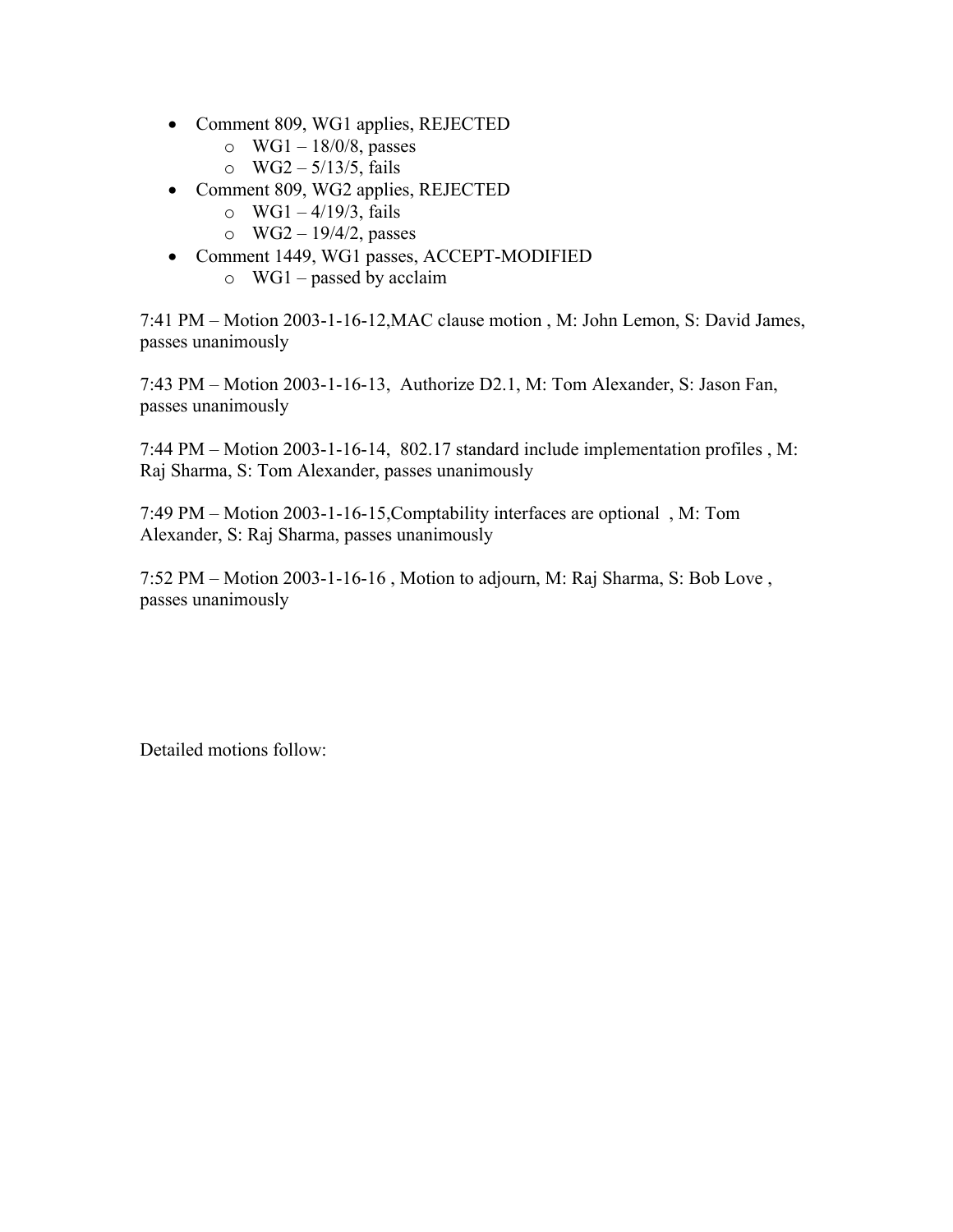| Date / Time:               |                                                                                                                                                                                                                  | 1/16/2003 10:49 (mm/dd/yy hh:mm AM/PM) | Motion #:          |
|----------------------------|------------------------------------------------------------------------------------------------------------------------------------------------------------------------------------------------------------------|----------------------------------------|--------------------|
|                            | Moved By: Glenn Parsons                                                                                                                                                                                          | Seconded By: Leon Bruckman             |                    |
| Motion:                    |                                                                                                                                                                                                                  |                                        |                    |
| editorial comments if any. | Move to adopt all resolutions to comments on the OAM Section, as resolved by comment resolution ad-<br>hoc, including requests for contributions as necessary, and to grant editorial license for all unresolved |                                        |                    |
|                            | Type (Technical or Administrative):                                                                                                                                                                              | Technical                              | 75% needed to pass |
| Voting:<br>For:<br>999     | Abstain (or Other type):<br>Against:<br>$\Omega$<br>Result (Passed or failed):<br><b>PASSED</b>                                                                                                                  | $\overline{0}$                         | 100.0% in favor    |
|                            | <b>Subsidiary Motions:</b>                                                                                                                                                                                       |                                        |                    |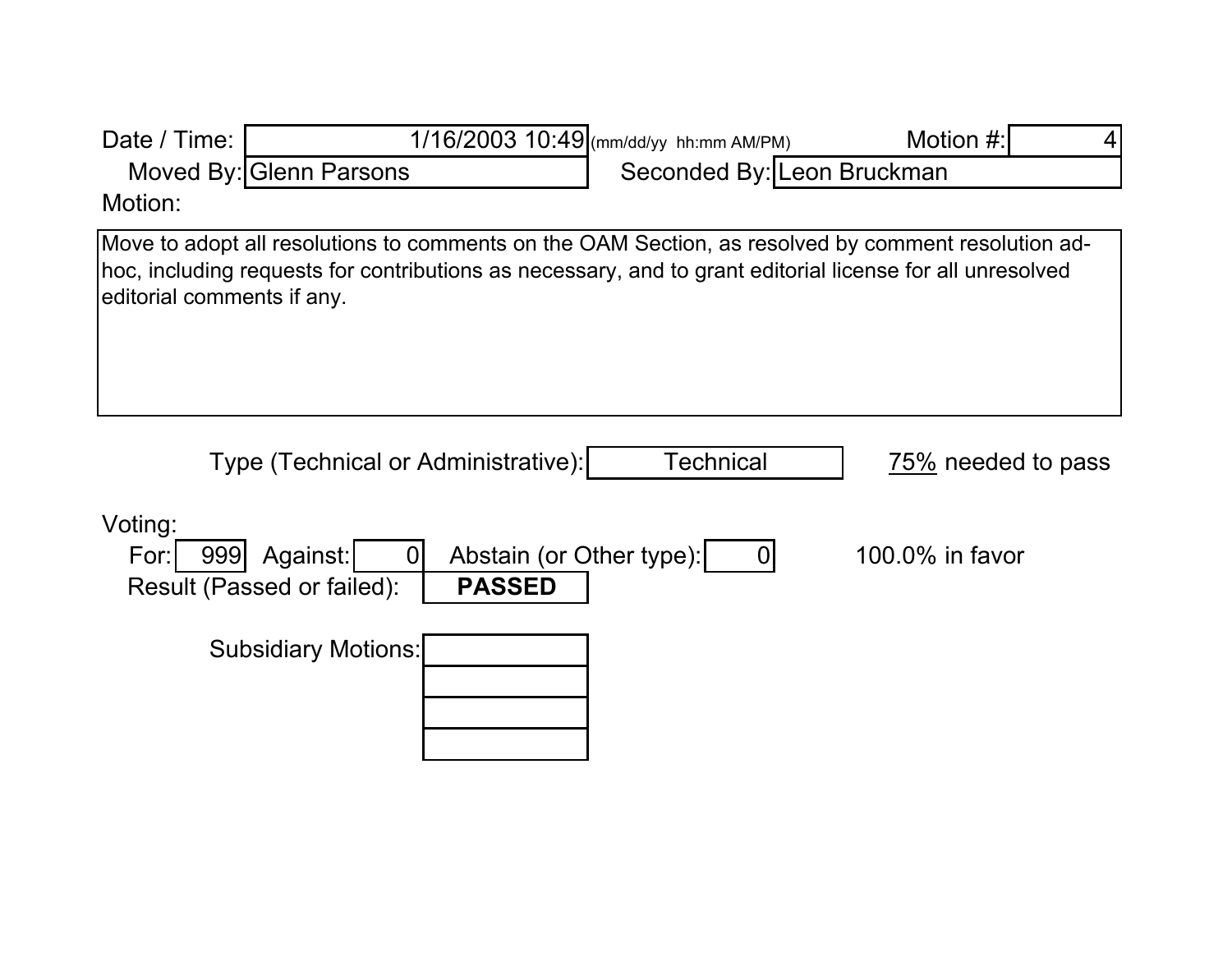| Date / Time:           |                                                                                                                                                                                                                                                           | 1/16/2003 10:51 (mm/dd/yy hh:mm AM/PM) | Motion #:<br>5     |
|------------------------|-----------------------------------------------------------------------------------------------------------------------------------------------------------------------------------------------------------------------------------------------------------|----------------------------------------|--------------------|
|                        | Moved By: Tom Alexander                                                                                                                                                                                                                                   | Seconded By: David James               |                    |
| Motion:                |                                                                                                                                                                                                                                                           |                                        |                    |
|                        | Move to adopt all resolutions to comments on Section 0 (global comments), as resolved by comment<br>resolution ad-hoc, including requests for contributions as necessary, and to grant editorial license for all<br>unresolved editorial comments if any. |                                        |                    |
|                        | Type (Technical or Administrative):                                                                                                                                                                                                                       | Technical                              | 75% needed to pass |
| Voting:<br>999<br>For: | Abstain (or Other type):<br>Against:<br>0<br>Result (Passed or failed):<br><b>PASSED</b>                                                                                                                                                                  | 0                                      | 100.0% in favor    |
|                        | <b>Subsidiary Motions:</b>                                                                                                                                                                                                                                |                                        |                    |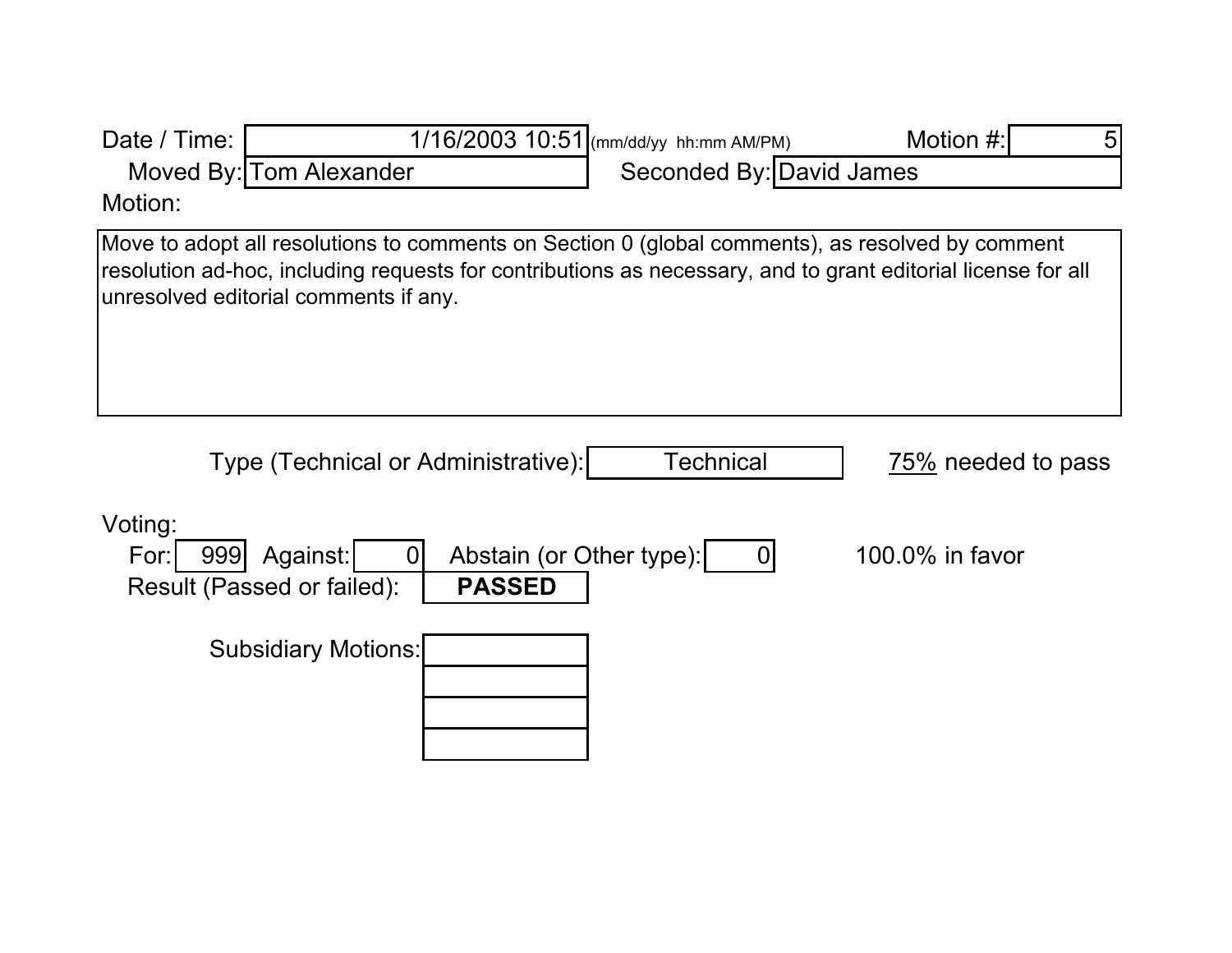| Date / Time:           |                                                                                                                                                                                                                                                                                  | 1/16/2003 10:52 (mm/dd/yy hh:mm AM/PM) | Motion #:<br>6     |
|------------------------|----------------------------------------------------------------------------------------------------------------------------------------------------------------------------------------------------------------------------------------------------------------------------------|----------------------------------------|--------------------|
|                        | Moved By: David James                                                                                                                                                                                                                                                            | Seconded By: Harry Peng                |                    |
| Motion:                |                                                                                                                                                                                                                                                                                  |                                        |                    |
|                        | Move to adopt all resolutions to comments on the Intro Section (Clauses 1, 2, 3, 4 and Annex A), as<br>resolved by comment resolution ad-hoc, including requests for contributions as necessary, and to grant<br>editorial license for all unresolved editorial comments if any. |                                        |                    |
|                        | Type (Technical or Administrative):                                                                                                                                                                                                                                              | Technical                              | 75% needed to pass |
| Voting:<br>999<br>For: | Abstain (or Other type):<br>Against:<br>0<br>Result (Passed or failed):<br><b>PASSED</b>                                                                                                                                                                                         | $\overline{0}$                         | 100.0% in favor    |
|                        | <b>Subsidiary Motions:</b>                                                                                                                                                                                                                                                       |                                        |                    |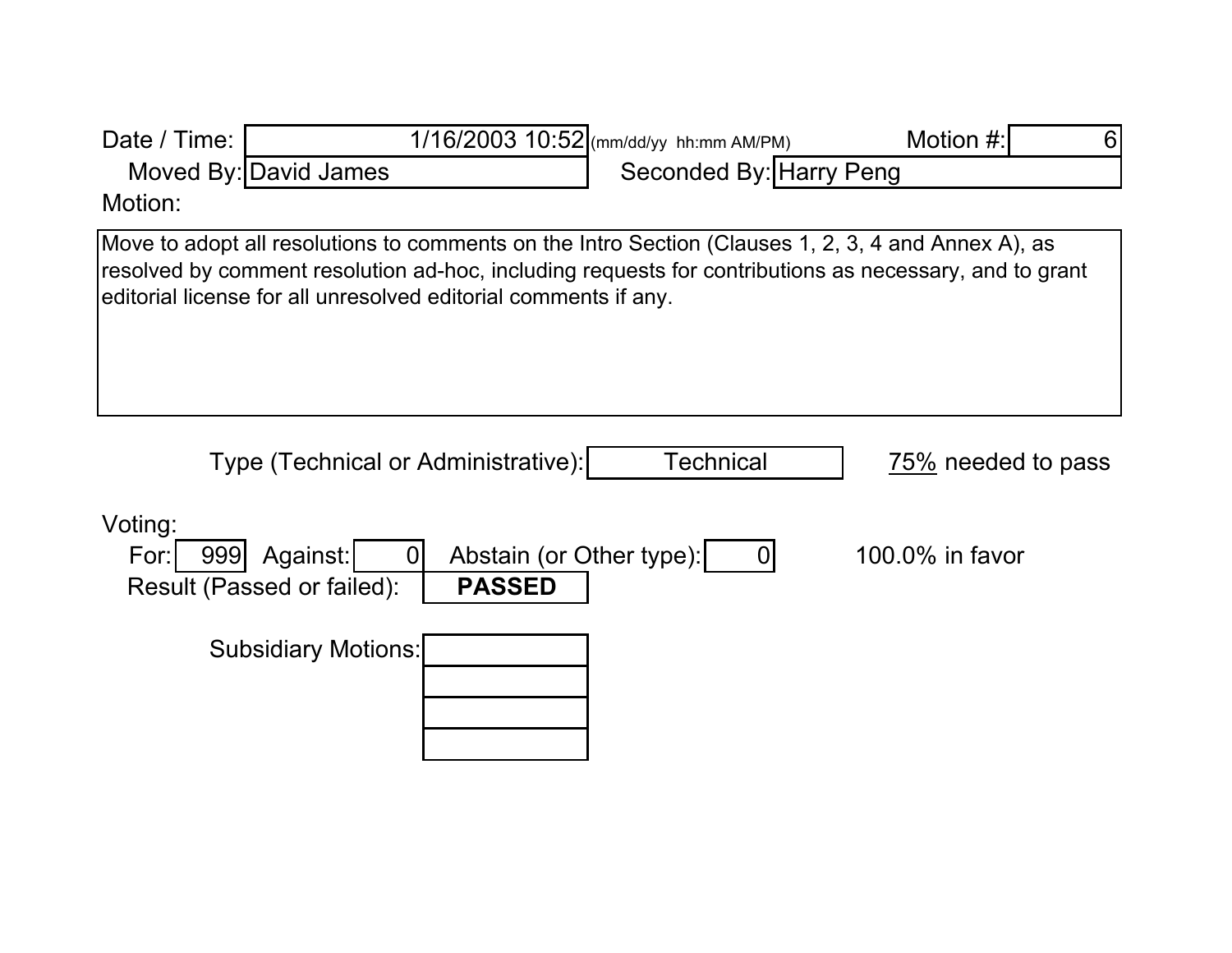| Date / Time:               |                                                                                                                                                                                                                       | 1/16/2003 11:03 (mm/dd/yy hh:mm AM/PM) | Motion #:          |
|----------------------------|-----------------------------------------------------------------------------------------------------------------------------------------------------------------------------------------------------------------------|----------------------------------------|--------------------|
|                            | Moved By: Bob Castelano                                                                                                                                                                                               | <b>Seconded By: Marc Holness</b>       |                    |
| Motion:                    |                                                                                                                                                                                                                       |                                        |                    |
| editorial comments if any. | Move to adopt all resolutions to comments on the Bridging Section, as resolved by comment resolution ad-<br>hoc, including requests for contributions as necessary, and to grant editorial license for all unresolved |                                        |                    |
|                            | Type (Technical or Administrative):                                                                                                                                                                                   | Technical                              | 75% needed to pass |
| Voting:<br>For:<br>999     | Abstain (or Other type):<br>Against:<br>0<br>Result (Passed or failed):<br><b>PASSED</b>                                                                                                                              | 0                                      | 100.0% in favor    |
|                            | <b>Subsidiary Motions:</b>                                                                                                                                                                                            |                                        |                    |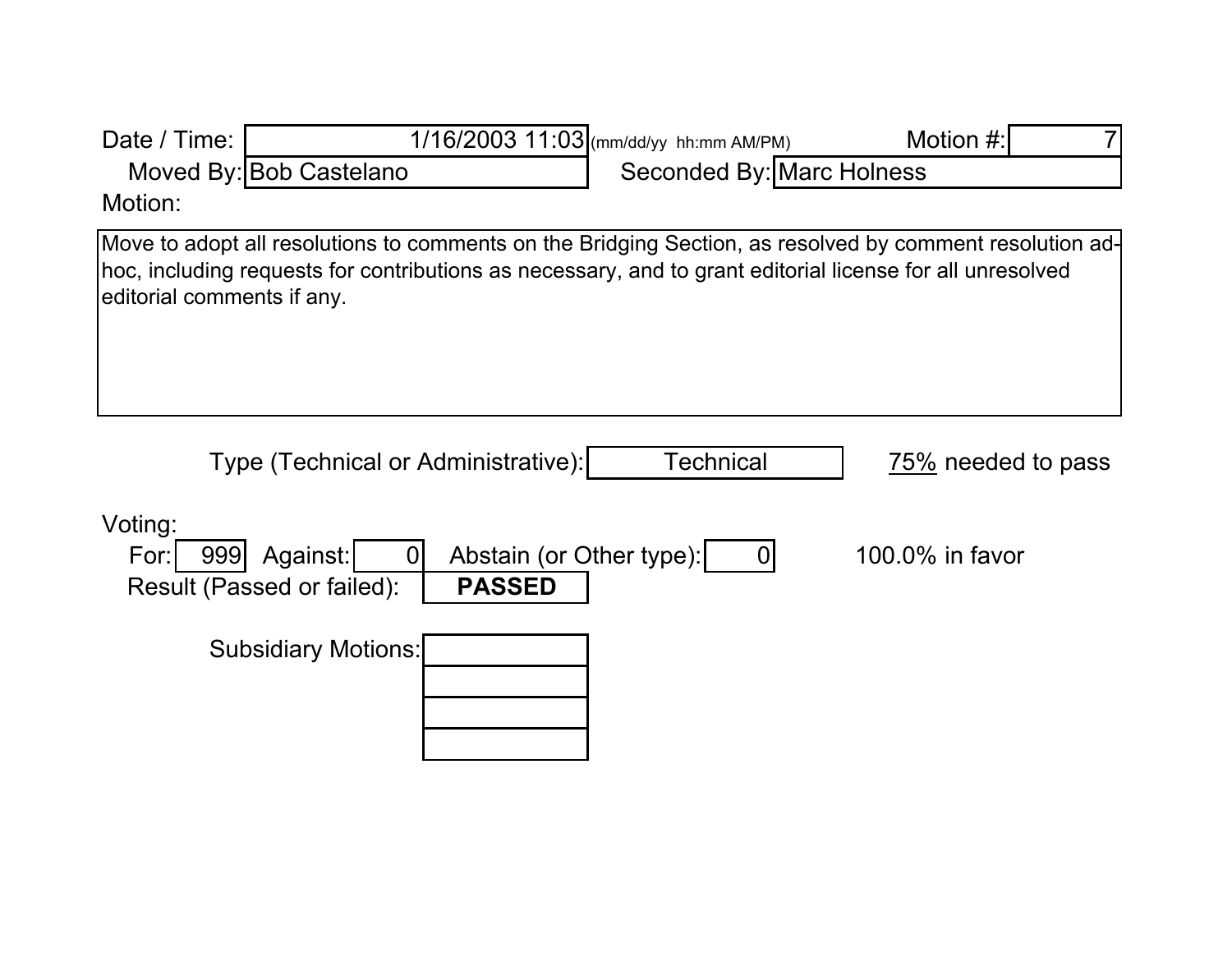| Date / Time:           |                                                                                                                                                                                                                                                                                  | 1/16/2003 11:43 (mm/dd/yy hh:mm AM/PM) | Motion #:<br>8     |
|------------------------|----------------------------------------------------------------------------------------------------------------------------------------------------------------------------------------------------------------------------------------------------------------------------------|----------------------------------------|--------------------|
|                        | Moved By: Bob Sultan                                                                                                                                                                                                                                                             | Seconded By: Necdet Uzun               |                    |
| Motion:                |                                                                                                                                                                                                                                                                                  |                                        |                    |
|                        | Move to adopt all resolutions to comments on the Fairness Section, as resolved by comment resolution ad<br>hoc, including requests for contributions and authorization of an ad-hoc as necessary, and to grant editoria<br>license for all unresolved editorial comments if any. |                                        |                    |
|                        | Type (Technical or Administrative):                                                                                                                                                                                                                                              | Technical                              | 75% needed to pass |
| Voting:<br>999<br>For: | Abstain (or Other type):<br>Against:<br>$\Omega$<br>Result (Passed or failed):<br><b>PASSED</b>                                                                                                                                                                                  | 0                                      | 100.0% in favor    |
|                        | <b>Subsidiary Motions:</b>                                                                                                                                                                                                                                                       |                                        |                    |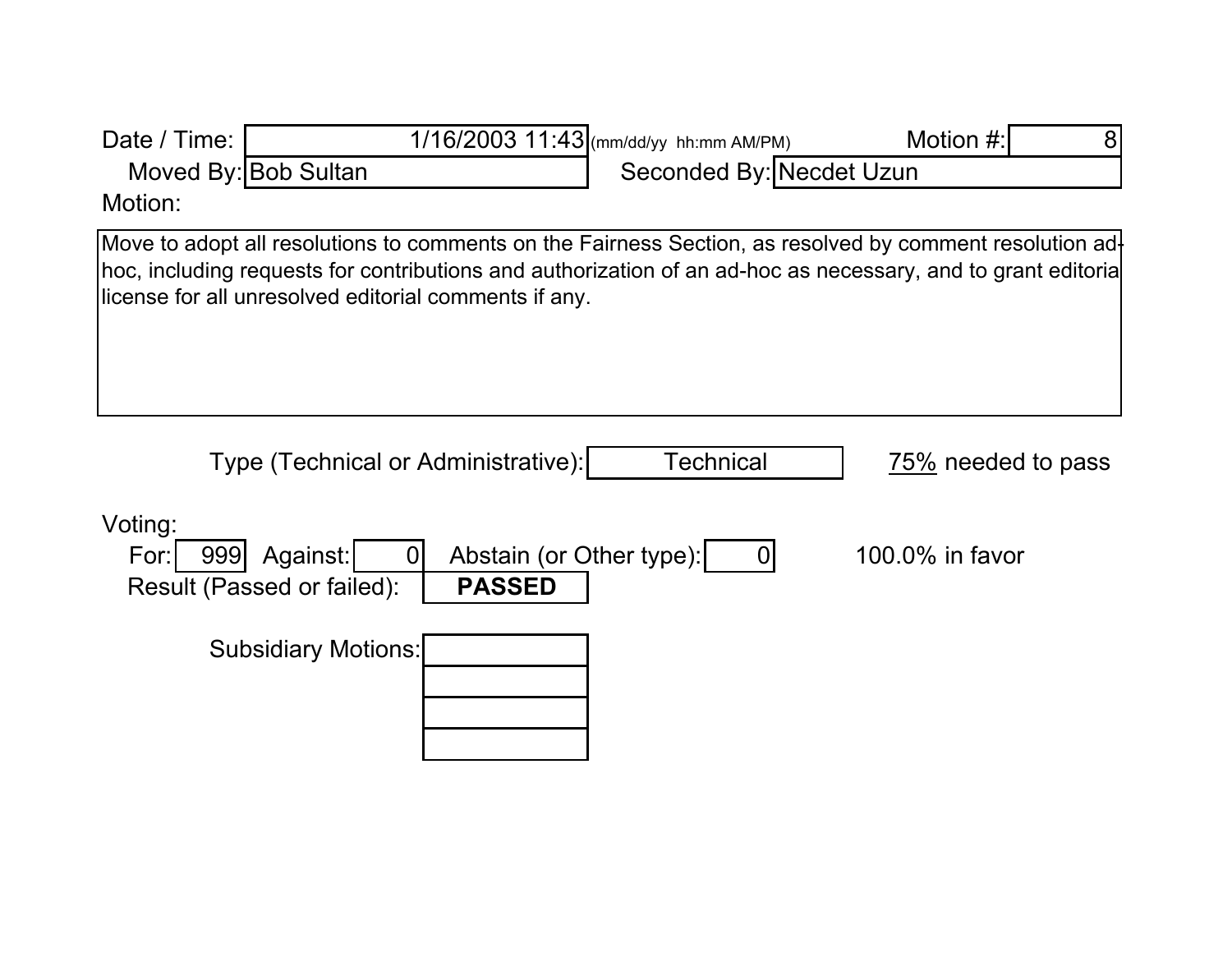| Date / Time:               |                                                                                                                                                                                                                      | 1/16/2003 14:01 (mm/dd/yy hh:mm AM/PM) | Motion #:<br>9     |
|----------------------------|----------------------------------------------------------------------------------------------------------------------------------------------------------------------------------------------------------------------|----------------------------------------|--------------------|
| Moved By: Jason Fan        |                                                                                                                                                                                                                      | Seconded By: Jim Kao                   |                    |
| Motion:                    |                                                                                                                                                                                                                      |                                        |                    |
| editorial comments if any. | Move to adopt all resolutions to comments on the Topology Section, as resolved by comment resolution ad<br>hoc, including requests for contributions as necessary, and to grant editorial license for all unresolved |                                        |                    |
|                            | Type (Technical or Administrative):                                                                                                                                                                                  | <b>Technical</b>                       | 75% needed to pass |
| Voting:                    |                                                                                                                                                                                                                      |                                        |                    |
| For:<br>999                | Abstain (or Other type):<br>Against:<br>0<br>Result (Passed or failed):<br><b>PASSED</b>                                                                                                                             | $\overline{0}$                         | 100.0% in favor    |
|                            | <b>Subsidiary Motions:</b>                                                                                                                                                                                           |                                        |                    |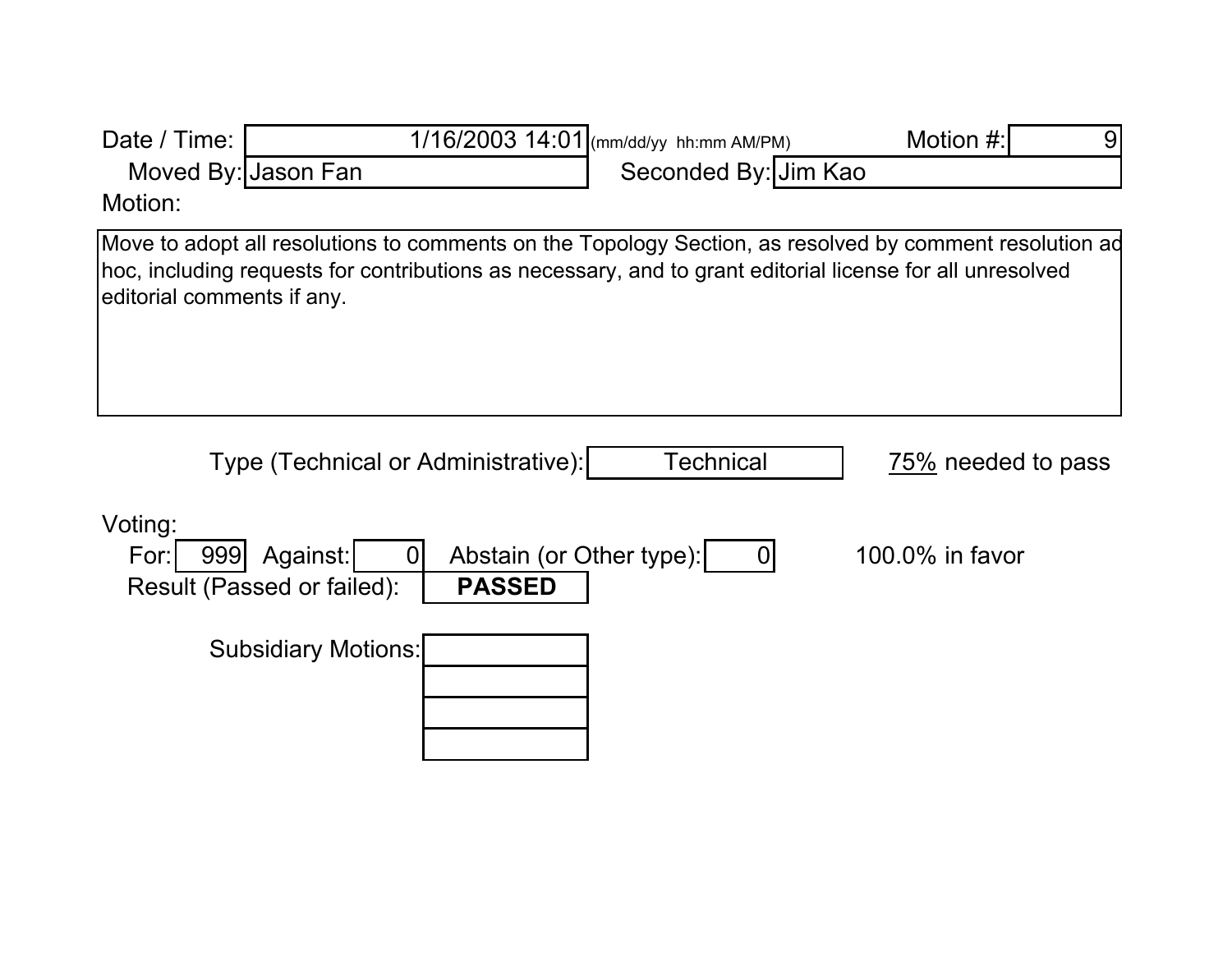| Date / Time:           |                                                                                                                                                                                                                                                                             | 1/16/2003 14:05 (mm/dd/yy hh:mm AM/PM) | Motion #:<br>10    |
|------------------------|-----------------------------------------------------------------------------------------------------------------------------------------------------------------------------------------------------------------------------------------------------------------------------|----------------------------------------|--------------------|
|                        | Moved By: Michael Takefman                                                                                                                                                                                                                                                  | Seconded By: Glenn Parsons             |                    |
| Motion:                |                                                                                                                                                                                                                                                                             |                                        |                    |
|                        | Move to create an X.msr Adhoc Group to study and recommend to the working group the method for<br>aligning P802.17 as a MAC for ITU-T Q7/17 X msr at the March plenary. The Adhoc group to format any<br>text using a format consistent with annexes in Draft P802.17-D2.0. |                                        |                    |
|                        | Type (Technical or Administrative):                                                                                                                                                                                                                                         | Administrative                         | 50% needed to pass |
| Voting:<br>999<br>For: | Abstain (or Other type):<br>Against:<br>0<br>Result (Passed or failed):<br><b>PASSED</b>                                                                                                                                                                                    | 0                                      | 100.0% in favor    |
|                        | <b>Subsidiary Motions:</b>                                                                                                                                                                                                                                                  |                                        |                    |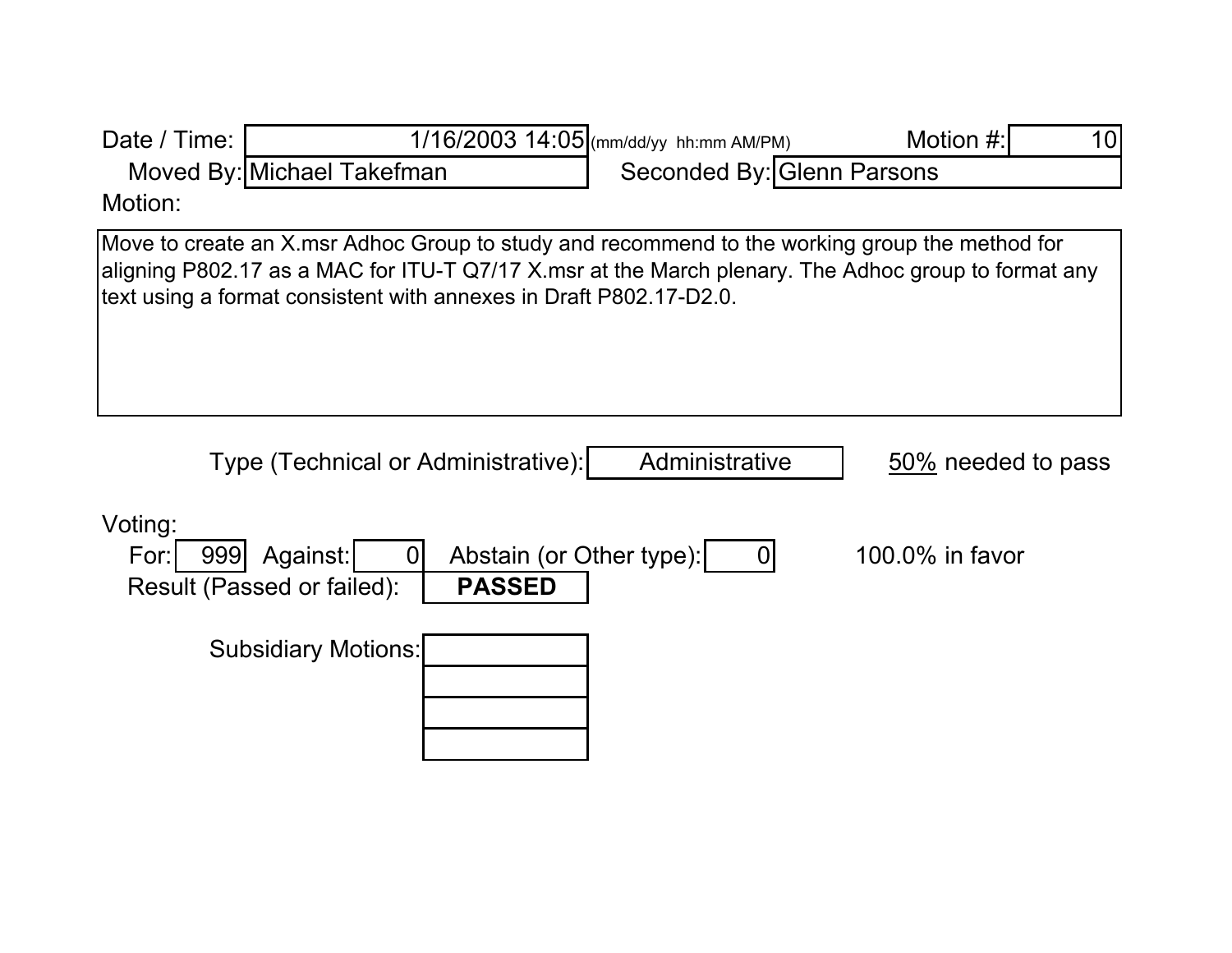| Date / Time:<br>Motion:    | Moved By: Harry Peng                                     |                                           | 1/16/2003 15:45 (mm/dd/yy hh:mm AM/PM)<br>Seconded By: Tom Alexander                                      | Motion #:<br>11                                                                                     |
|----------------------------|----------------------------------------------------------|-------------------------------------------|-----------------------------------------------------------------------------------------------------------|-----------------------------------------------------------------------------------------------------|
| editorial comments if any. |                                                          |                                           | hoc, including requests for contributions as necessary, and to grant editorial license for all unresolved | Move to adopt all resolutions to comments on the PHY Section, as resolved by comment resolution ad- |
|                            | Type (Technical or Administrative):                      |                                           | Technical                                                                                                 | 75% needed to pass                                                                                  |
| Voting:<br>For:<br>999     | Against:<br>$\overline{0}$<br>Result (Passed or failed): | Abstain (or Other type):<br><b>PASSED</b> | $\mathbf 0$                                                                                               | 100.0% in favor                                                                                     |
|                            | <b>Subsidiary Motions:</b>                               |                                           |                                                                                                           |                                                                                                     |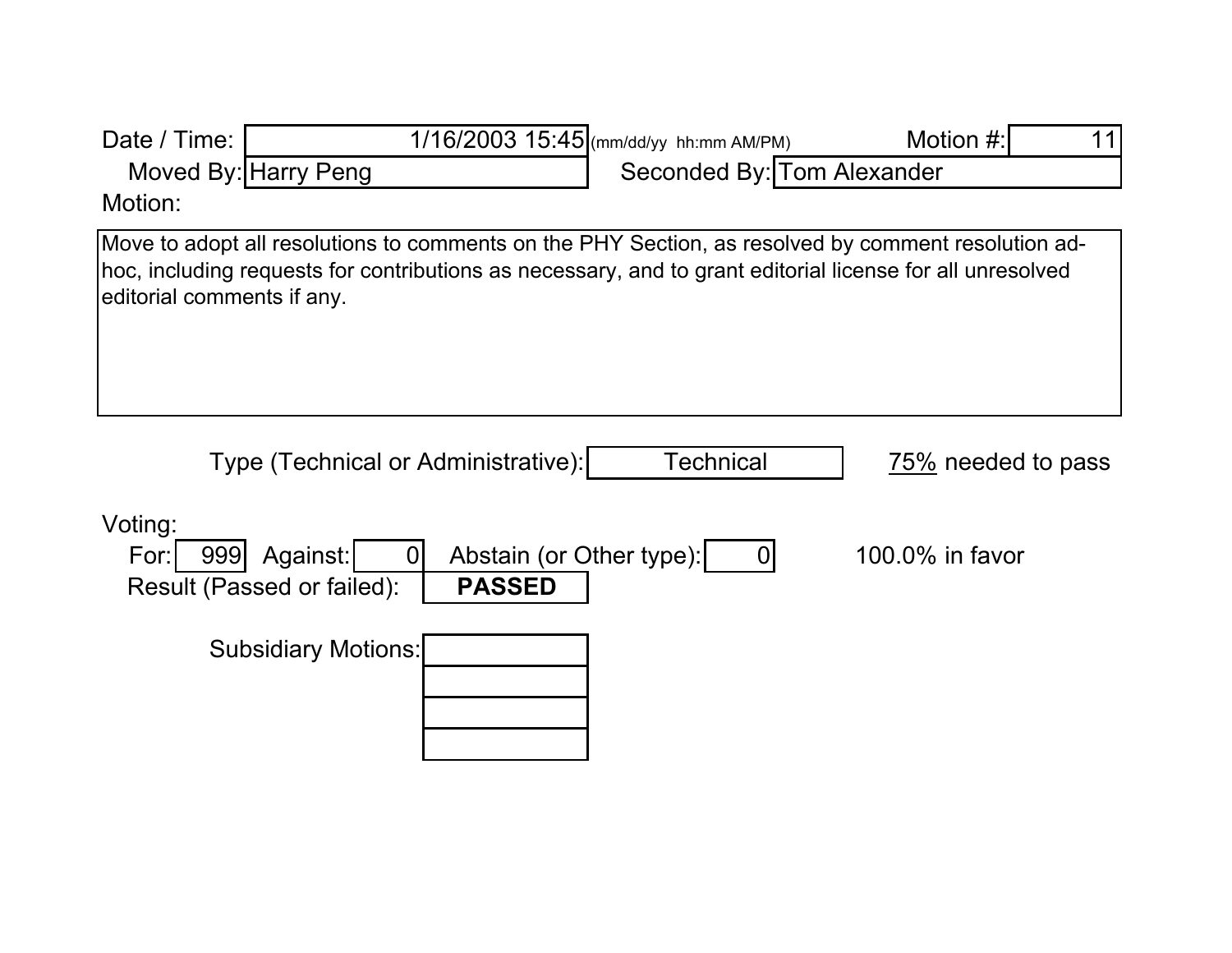| Date / Time:           | 1/16/2003 16:00 (mm/dd/yy hh:mm AM/PM)                                              | Motion $\#$ : **         |
|------------------------|-------------------------------------------------------------------------------------|--------------------------|
|                        | Moved By: John Lemon                                                                | Seconded By: David James |
| Motion:                |                                                                                     |                          |
|                        | To reconsider motion 25 from the November meeting                                   |                          |
|                        | Type (Technical or Administrative):<br><b>Technical</b>                             | 75% needed to pass       |
| Voting:<br>999<br>For: | Abstain (or Other type):<br>Against:<br><b>PASSED</b><br>Result (Passed or failed): | $100.0\%$ in favor<br>0  |
|                        | <b>Subsidiary Motions:</b>                                                          |                          |

reconsidered motion # 26 from Nov 2002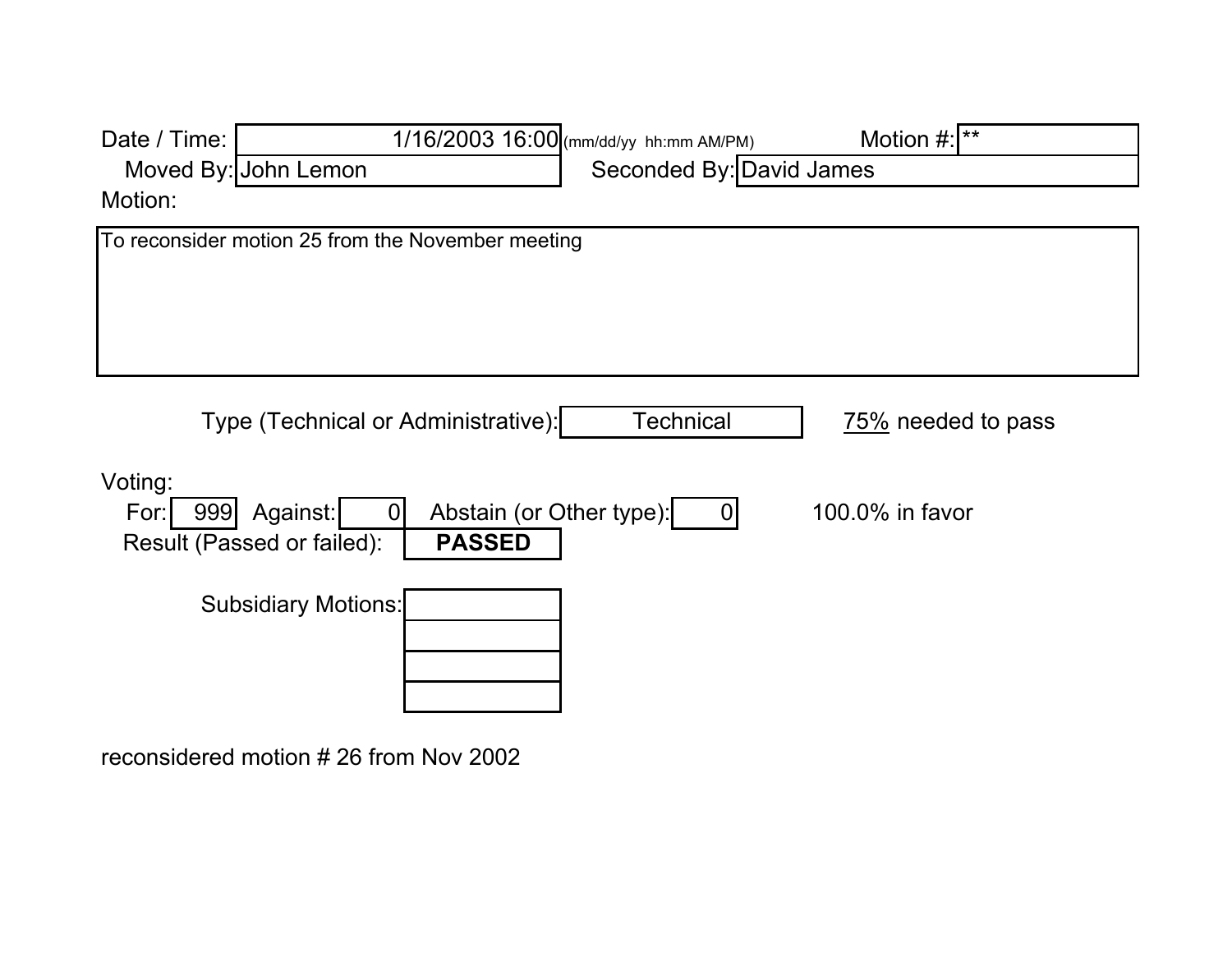| Date / Time:    |                                                                                                                                                                                                                                                                              | 1/16/2003 16:09 (mm/dd/yy hh:mm AM/PM) | Motion #: 25b      |
|-----------------|------------------------------------------------------------------------------------------------------------------------------------------------------------------------------------------------------------------------------------------------------------------------------|----------------------------------------|--------------------|
|                 | Moved By: Bob Castellano                                                                                                                                                                                                                                                     | Seconded By: David James               |                    |
| Motion:         |                                                                                                                                                                                                                                                                              |                                        |                    |
|                 | Incorporate proposed control bit encodings from frame adhoc 02.pdf, slide 6 into the current draft. Allows (so,<br>ps, and ff) bits defined in MH_flood_overview.pdf to be located in RPR control header. This allows ext_control<br>defined in D2.0 to have 7 control bits. |                                        |                    |
|                 | Type (Technical or Administrative):                                                                                                                                                                                                                                          | <b>Technical</b>                       | 75% needed to pass |
| Voting:<br>For: | 25<br>Against:<br>Abstain (or Other type):<br><b>FAILED</b><br>Result (Passed or failed):                                                                                                                                                                                    | $\overline{2}$                         | $21.9\%$ in favor  |
|                 | <b>Subsidiary Motions:</b>                                                                                                                                                                                                                                                   |                                        |                    |

reconsidered motion # 26 from Nov 2002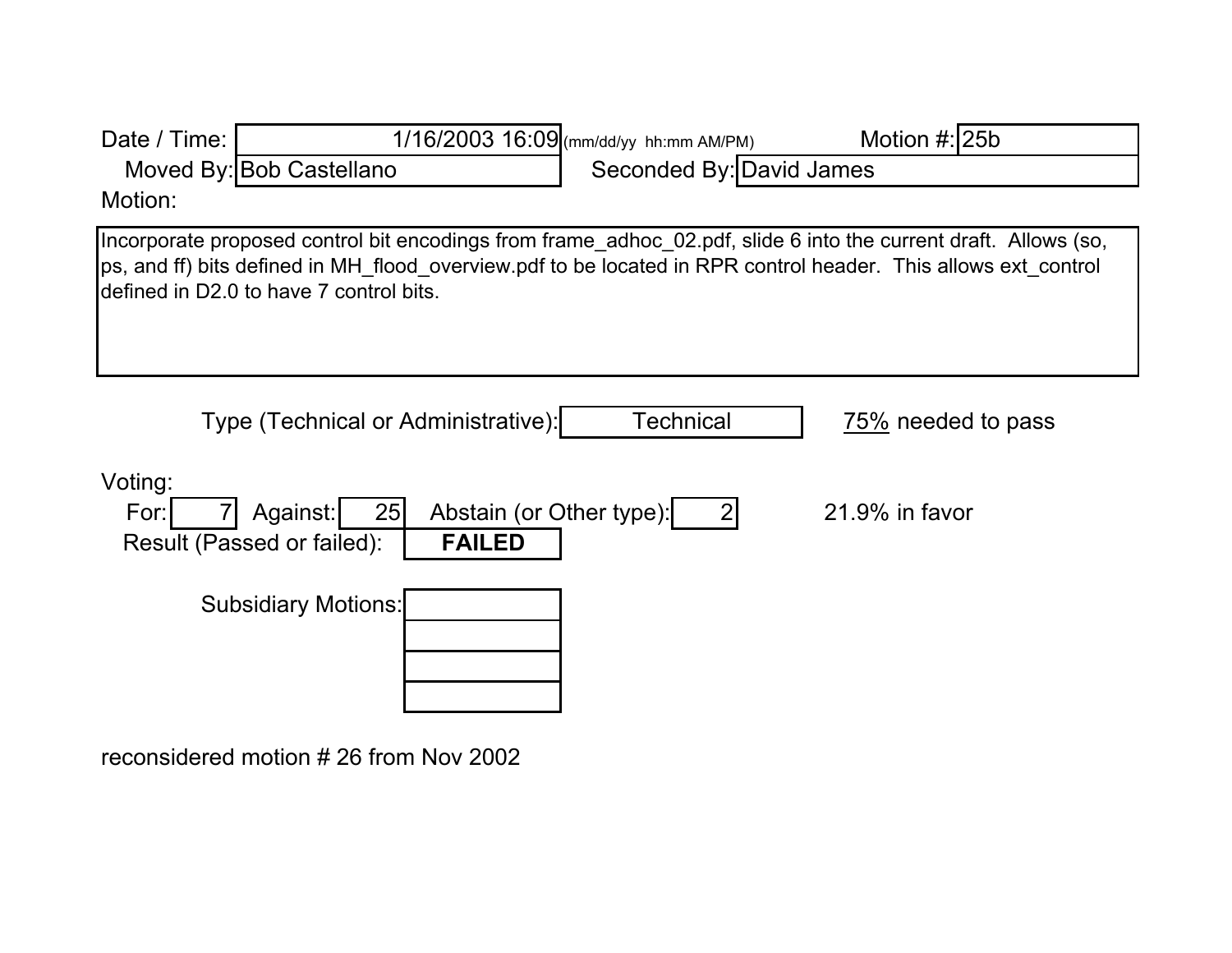| Date / Time:           |                                                                                                                                                                                                                                                                          | 1/16/2003 19:41 (mm/dd/yy hh:mm AM/PM)     | Motion #:          | 12 |
|------------------------|--------------------------------------------------------------------------------------------------------------------------------------------------------------------------------------------------------------------------------------------------------------------------|--------------------------------------------|--------------------|----|
|                        | Moved By: John Lemon                                                                                                                                                                                                                                                     | Seconded By: David James                   |                    |    |
| Motion:                |                                                                                                                                                                                                                                                                          |                                            |                    |    |
|                        | Move to adopt all resolutions to comments on the MAC Section, as resolved by comment resolution ad-<br>hoc, including requests for contributions and authorize any ad-hocs as necessary, and to grant editorial<br>license for all unresolved editorial comments if any. |                                            |                    |    |
|                        | Type (Technical or Administrative):                                                                                                                                                                                                                                      | <b>Technical</b>                           | 75% needed to pass |    |
| Voting:<br>For:<br>999 | Against:<br>$\Omega$<br>Result (Passed or failed):<br><b>PASSED</b>                                                                                                                                                                                                      | Abstain (or Other type):<br>$\overline{0}$ | 100.0% in favor    |    |
|                        | <b>Subsidiary Motions:</b>                                                                                                                                                                                                                                               |                                            |                    |    |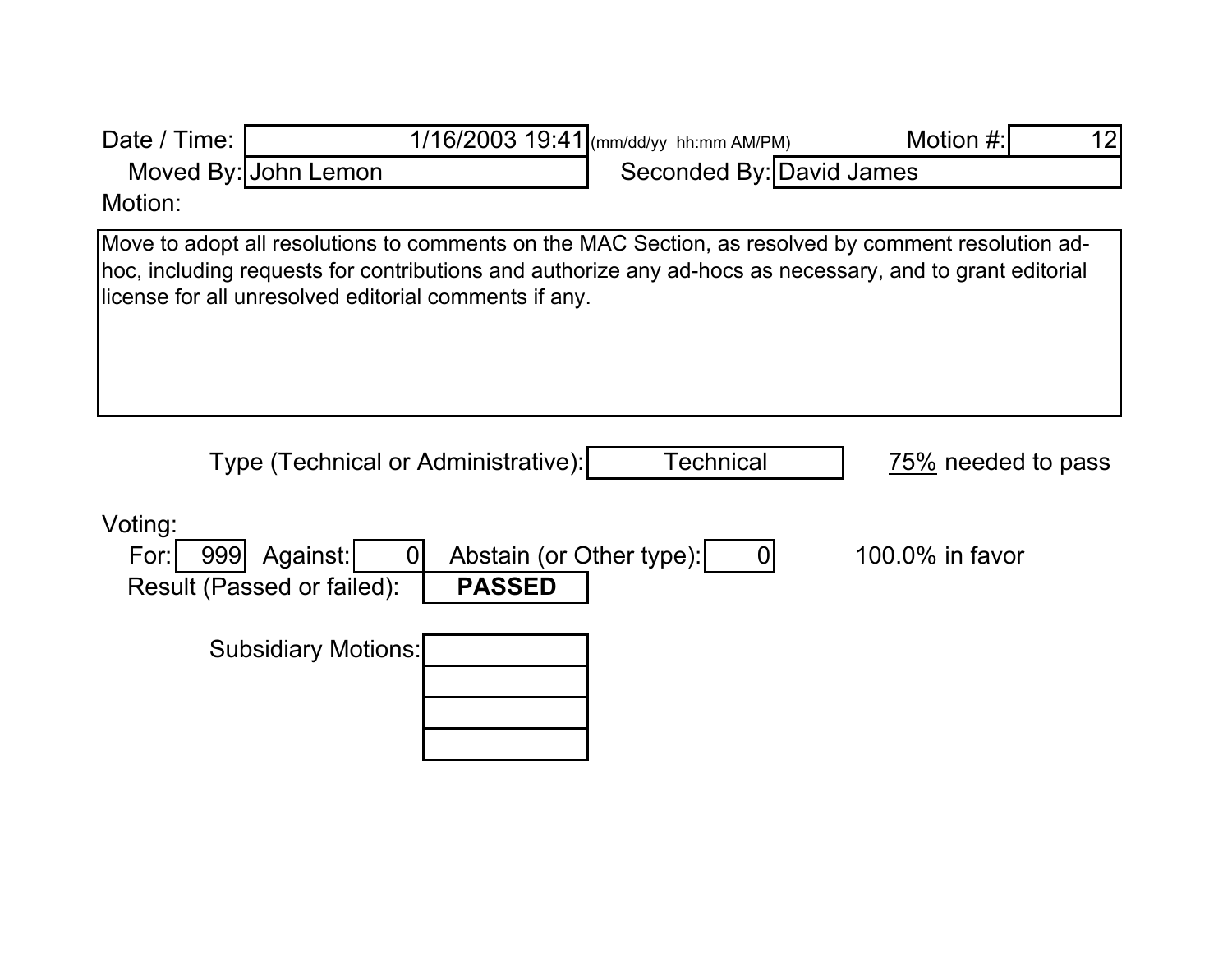| Date / Time:           |                                                                                                                                                                                                                                                                                                        | 1/16/2003 19:43 (mm/dd/yy hh:mm AM/PM) | 13<br>Motion #:    |
|------------------------|--------------------------------------------------------------------------------------------------------------------------------------------------------------------------------------------------------------------------------------------------------------------------------------------------------|----------------------------------------|--------------------|
|                        | Moved By: Tom Alexander                                                                                                                                                                                                                                                                                | Seconded By: Jason Fan                 |                    |
| Motion:                |                                                                                                                                                                                                                                                                                                        |                                        |                    |
|                        | Move to authorize Chief Editor and Editors to create P802.17/D2.1 based on P802.17/D2.0 and the<br>instructions contained within those comment resolutions and motions that have been formally approved at<br>the January 2003 meeting in Atlanta, GA and to circulate it for a 15-day comment period. |                                        |                    |
|                        | Type (Technical or Administrative):                                                                                                                                                                                                                                                                    | Technical                              | 75% needed to pass |
| Voting:<br>999<br>For: | Abstain (or Other type):<br>Against:<br>O<br>Result (Passed or failed):<br><b>PASSED</b>                                                                                                                                                                                                               | 0                                      | 100.0% in favor    |
|                        | <b>Subsidiary Motions:</b>                                                                                                                                                                                                                                                                             |                                        |                    |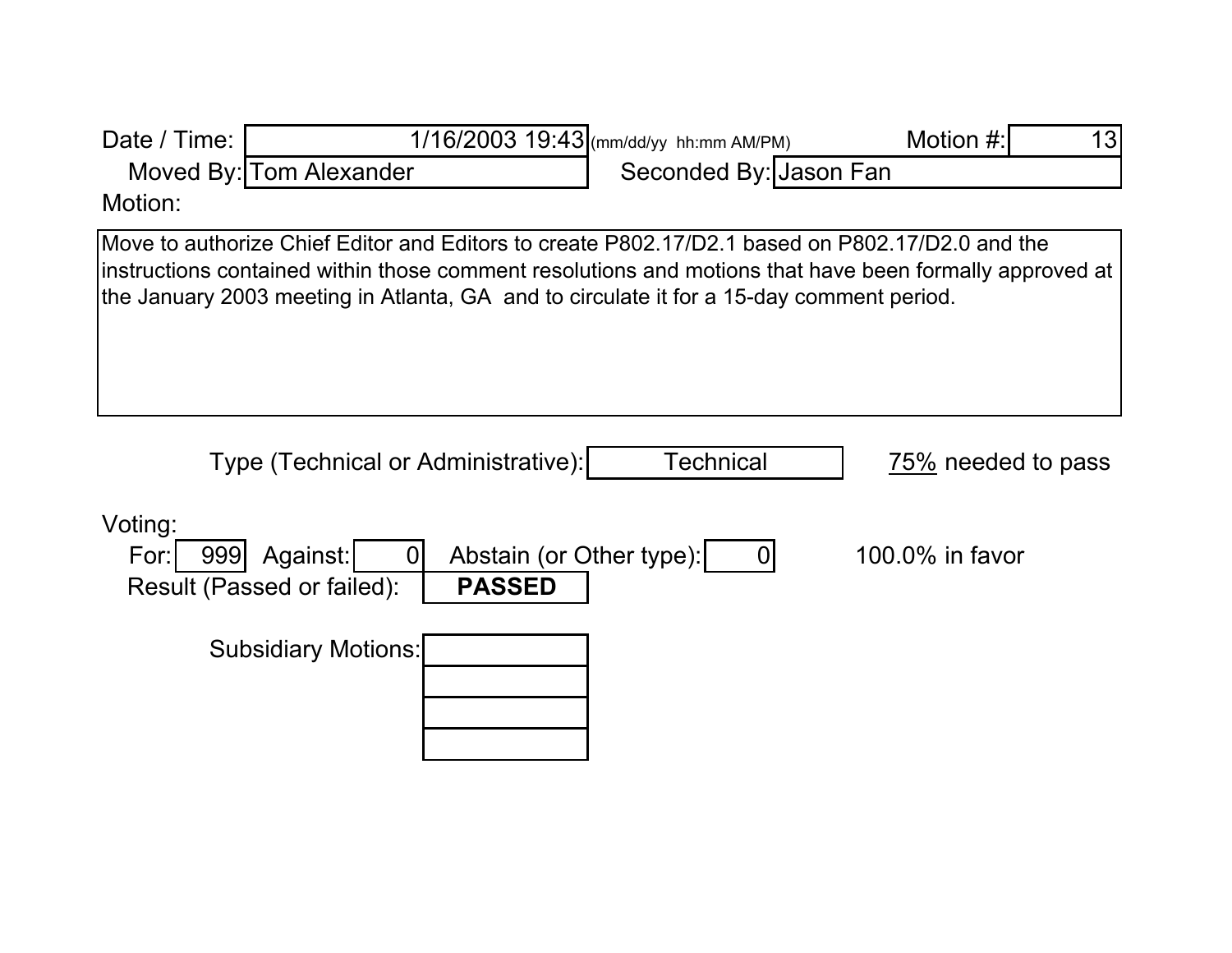| Date / Time:           |                                                                                                                                                                                                                                                                                        | 1/16/2003 19:44 (mm/dd/yy hh:mm AM/PM) | Motion #:<br>14    |
|------------------------|----------------------------------------------------------------------------------------------------------------------------------------------------------------------------------------------------------------------------------------------------------------------------------------|----------------------------------------|--------------------|
|                        | Moved By: Raj Sharma                                                                                                                                                                                                                                                                   | Seconded By: Tom Alexander             |                    |
| Motion:                |                                                                                                                                                                                                                                                                                        |                                        |                    |
|                        | Moved that the 802.17 Standard include implementation profiles in the form of either flowcharts or tables<br>that will allow implementers to choose options available in the standard, understand inter-dependencies,<br>and identify PICS entries applicable to the selected options. |                                        |                    |
|                        | Type (Technical or Administrative):                                                                                                                                                                                                                                                    | <b>Technical</b>                       | 75% needed to pass |
| Voting:<br>For:<br>999 | Abstain (or Other type):<br>Against:<br>$\Omega$<br>Result (Passed or failed):<br><b>PASSED</b>                                                                                                                                                                                        | $\overline{0}$                         | 100.0% in favor    |
|                        | <b>Subsidiary Motions:</b>                                                                                                                                                                                                                                                             |                                        |                    |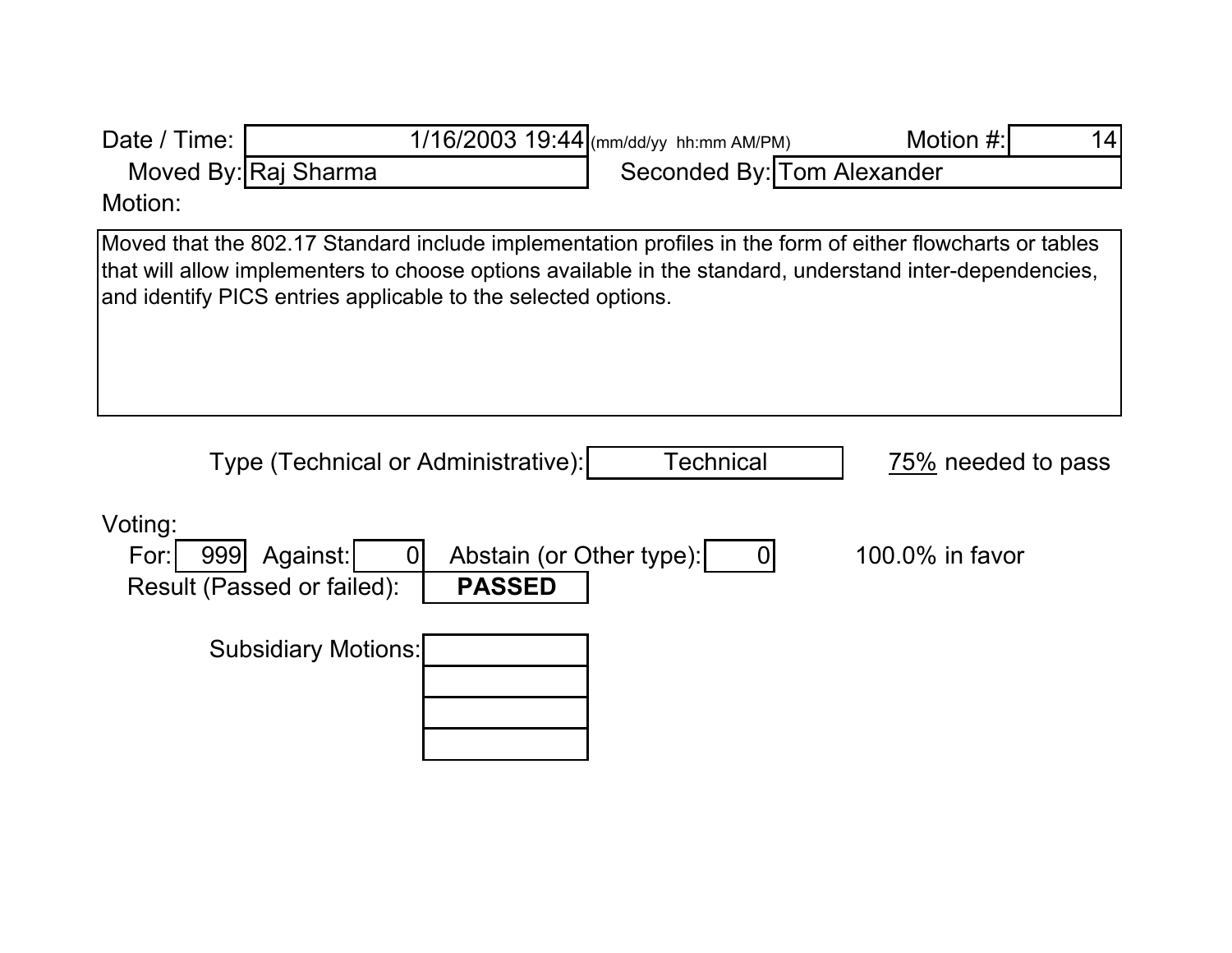| Date / Time:           |                                                |                                           | 1/16/2003 19:49 (mm/dd/yy hh:mm AM/PM) | Motion #:<br>15                                                                                              |
|------------------------|------------------------------------------------|-------------------------------------------|----------------------------------------|--------------------------------------------------------------------------------------------------------------|
|                        | Moved By: Tom Alexander                        |                                           | Seconded By: Raj Sharma                |                                                                                                              |
| Motion:                |                                                |                                           |                                        |                                                                                                              |
|                        | XAUI, SPI-3, SPI-4.1 and SPI 4.2) are optional |                                           |                                        | Move that the draft states that the compatibility interfaces specified for the 802.17 RS (I.e., GMII, XGMII, |
|                        | Type (Technical or Administrative):            |                                           | <b>Technical</b>                       | 75% needed to pass                                                                                           |
| Voting:<br>For:<br>999 | Against:<br>Result (Passed or failed):         | Abstain (or Other type):<br><b>PASSED</b> | $\mathbf 0$                            | 100.0% in favor                                                                                              |
|                        | <b>Subsidiary Motions:</b>                     |                                           |                                        |                                                                                                              |